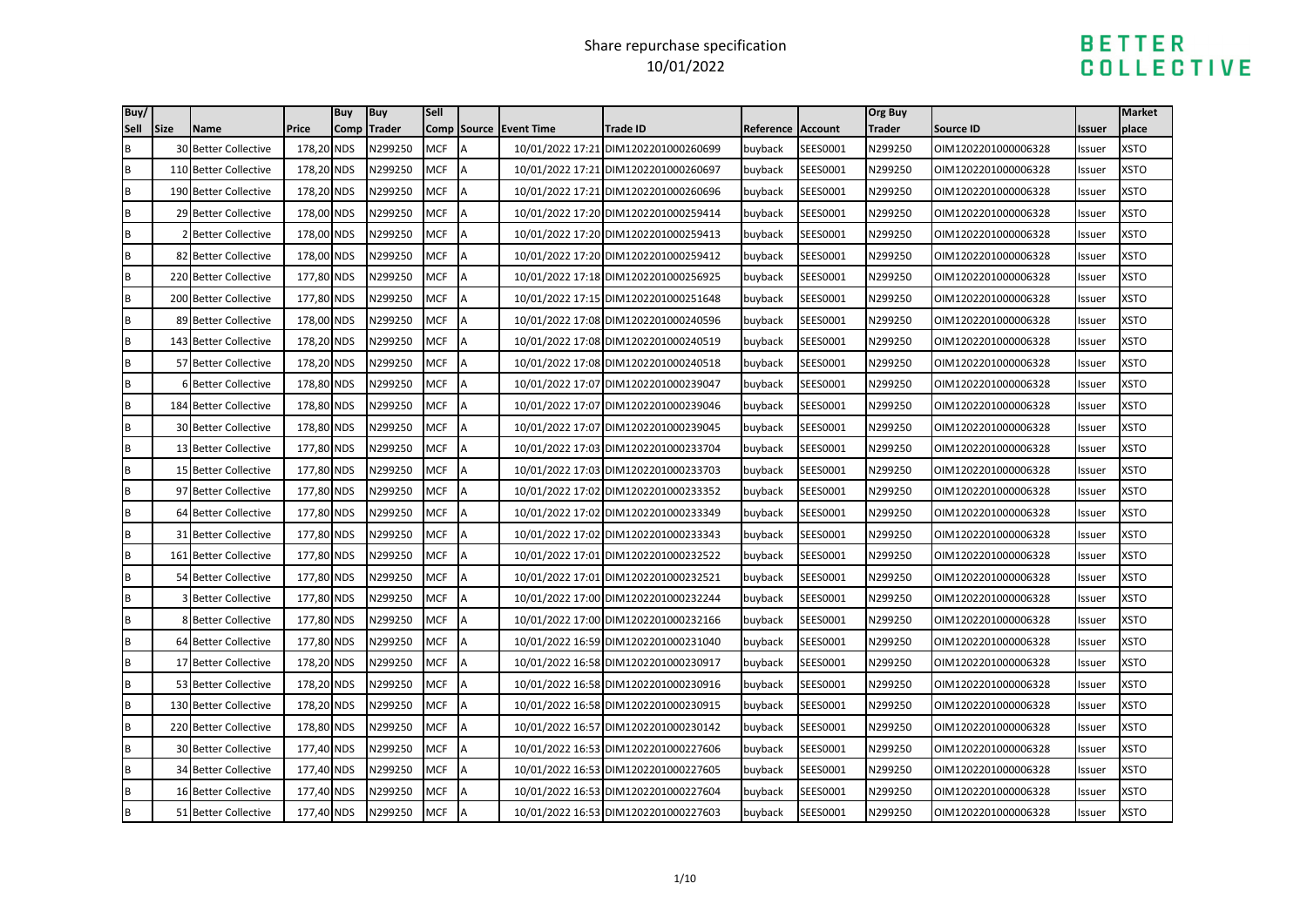| B            | 22 Better Collective        | 177,60 NDS | N299250 | MCF        | <b>IA</b> | 10/01/2022 16:46 DIM1202201000222553 | buyback | SEES0001 | N299250 | OIM1202201000006328 | Issuer | <b>XSTO</b> |
|--------------|-----------------------------|------------|---------|------------|-----------|--------------------------------------|---------|----------|---------|---------------------|--------|-------------|
| B            | 178 Better Collective       | 177,60 NDS | N299250 | <b>MCF</b> | A         | 10/01/2022 16:46 DIM1202201000222551 | buyback | SEES0001 | N299250 | OIM1202201000006328 | Issuer | <b>XSTO</b> |
| $\sf{B}$     | <b>30 Better Collective</b> | 177,60 NDS | N299250 | <b>MCF</b> | A         | 10/01/2022 16:45 DIM1202201000221651 | buyback | SEES0001 | N299250 | OIM1202201000006328 | Issuer | <b>XSTO</b> |
| B            | 36 Better Collective        | 178,00 NDS | N299250 | <b>MCF</b> | A         | 10/01/2022 16:42 DIM1202201000220152 | buyback | SEES0001 | N299250 | OIM1202201000006328 | ssuer  | <b>XSTO</b> |
| $\sf{B}$     | 124 Better Collective       | 178,00 NDS | N299250 | <b>MCF</b> |           | 10/01/2022 16:42 DIM1202201000220151 | buyback | SEES0001 | N299250 | OIM1202201000006328 | Issuer | <b>XSTO</b> |
| $\sf{B}$     | 190 Better Collective       | 178,40 NDS | N299250 | <b>MCF</b> | A         | 10/01/2022 16:38 DIM1202201000217777 | buyback | SEES0001 | N299250 | OIM1202201000006328 | Issuer | <b>XSTO</b> |
| $\, {\bf B}$ | 230 Better Collective       | 178,40 NDS | N299250 | <b>MCF</b> | A         | 10/01/2022 16:38 DIM1202201000217776 | buyback | SEES0001 | N299250 | OIM1202201000006328 | Issuer | <b>XSTO</b> |
| $\, {\bf B}$ | 240 Better Collective       | 178,80 NDS | N299250 | <b>MCF</b> | A         | 10/01/2022 16:31 DIM1202201000212937 | buyback | SEES0001 | N299250 | OIM1202201000006328 | Issuer | <b>XSTO</b> |
| $\sf{B}$     | 210 Better Collective       | 178,00 NDS | N299250 | <b>MCF</b> | A         | 10/01/2022 16:23 DIM1202201000204155 | buyback | SEES0001 | N299250 | OIM1202201000006328 | Issuer | <b>XSTO</b> |
| B            | 19 Better Collective        | 178,00 NDS | N299250 | <b>MCF</b> | A         | 10/01/2022 16:22 DIM1202201000203856 | buyback | SEES0001 | N299250 | OIM1202201000006328 | Issuer | <b>XSTO</b> |
| $\sf{B}$     | <b>3 Better Collective</b>  | 178,00 NDS | N299250 | <b>MCF</b> | A         | 10/01/2022 16:22 DIM1202201000203853 | buyback | SEES0001 | N299250 | OIM1202201000006328 | Issuer | <b>XSTO</b> |
| B            | 42 Better Collective        | 177,80 NDS | N299250 | <b>MCF</b> |           | 10/01/2022 16:19 DIM1202201000200463 | buyback | SEES0001 | N299250 | OIM1202201000006328 | Issuer | <b>XSTO</b> |
| $\, {\bf B}$ | 11 Better Collective        | 177,80 NDS | N299250 | <b>MCF</b> | A         | 10/01/2022 16:19 DIM1202201000200440 | buyback | SEES0001 | N299250 | OIM1202201000006328 | Issuer | <b>XSTO</b> |
| B            | 75 Better Collective        | 177,80 NDS | N299250 | <b>MCF</b> |           | 10/01/2022 16:19 DIM1202201000200439 | buyback | SEES0001 | N299250 | OIM1202201000006328 | Issuer | <b>XSTO</b> |
| B            | 22 Better Collective        | 177,80 NDS | N299250 | <b>MCF</b> | A         | 10/01/2022 16:19 DIM1202201000200438 | buyback | SEES0001 | N299250 | OIM1202201000006328 | Issuer | <b>XSTO</b> |
| B            | 50 Better Collective        | 177,60 NDS | N299250 | <b>MCF</b> |           | 10/01/2022 16:15 DIM1202201000196674 | buyback | SEES0001 | N299250 | OIM1202201000006328 | Issuer | <b>XSTO</b> |
| $\, {\bf B}$ | 124 Better Collective       | 177,60 NDS | N299250 | <b>MCF</b> | <b>IA</b> | 10/01/2022 16:15 DIM1202201000196475 | buyback | SEES0001 | N299250 | OIM1202201000006328 | Issuer | <b>XSTO</b> |
| $\sf{B}$     | 63 Better Collective        | 178,00 NDS | N299250 | <b>MCF</b> |           | 10/01/2022 16:15 DIM1202201000196389 | buyback | SEES0001 | N299250 | OIM1202201000006328 | Issuer | <b>XSTO</b> |
| B            | 127 Better Collective       | 178,00 NDS | N299250 | <b>MCF</b> | IA        | 10/01/2022 16:15 DIM1202201000196388 | buyback | SEES0001 | N299250 | OIM1202201000006328 | Issuer | <b>XSTO</b> |
| $\sf{B}$     | <b>Better Collective</b>    | 177,60 NDS | N299250 | <b>MCF</b> |           | 10/01/2022 16:11 DIM1202201000194155 | buyback | SEES0001 | N299250 | OIM1202201000006328 | Issuer | <b>XSTO</b> |
| B            | 210 Better Collective       | 178,20 NDS | N299250 | <b>MCF</b> |           | 10/01/2022 16:07 DIM1202201000191721 | buyback | SEES0001 | N299250 | OIM1202201000006328 | ssuer  | <b>XSTO</b> |
| $\, {\bf B}$ | 160 Better Collective       | 179,00 NDS | N299250 | <b>MCF</b> |           | 10/01/2022 16:03 DIM1202201000188974 | buyback | SEES0001 | N299250 | OIM1202201000006328 | Issuer | <b>XSTO</b> |
| B            | 123 Better Collective       | 179,20 NDS | N299250 | <b>MCF</b> | <b>IA</b> | 10/01/2022 16:03 DIM1202201000188972 | buyback | SEES0001 | N299250 | OIM1202201000006328 | lssuer | <b>XSTO</b> |
| B            | 83 Better Collective        | 179,20 NDS | N299250 | <b>MCF</b> |           | 10/01/2022 16:03 DIM1202201000188971 | buyback | SEES0001 | N299250 | OIM1202201000006328 | Issuer | <b>XSTO</b> |
| $\sf{B}$     | 74 Better Collective        | 179,20 NDS | N299250 | <b>MCF</b> |           | 10/01/2022 16:03 DIM1202201000188899 | buyback | SEES0001 | N299250 | OIM1202201000006328 | Issuer | <b>XSTO</b> |
| B            | 200 Better Collective       | 179,40 NDS | N299250 | <b>MCF</b> | A         | 10/01/2022 15:55 DIM1202201000179215 | buyback | SEES0001 | N299250 | OIM1202201000006328 | Issuer | <b>XSTO</b> |
| B            | 180 Better Collective       | 179,40 NDS | N299250 | <b>MCF</b> |           | 10/01/2022 15:53 DIM1202201000178304 | buyback | SEES0001 | N299250 | OIM1202201000006328 | Issuer | <b>XSTO</b> |
| $\, {\bf B}$ | 73 Better Collective        | 178,40 NDS | N299250 | <b>MCF</b> | A         | 10/01/2022 15:49 DIM1202201000174322 | buyback | SEES0001 | N299250 | OIM1202201000006328 | Issuer | <b>XSTO</b> |
| $\, {\bf B}$ | 127 Better Collective       | 178,40 NDS | N299250 | <b>MCF</b> | A         | 10/01/2022 15:49 DIM1202201000174319 | buyback | SEES0001 | N299250 | OIM1202201000006328 | Issuer | <b>XSTO</b> |
| B            | 43 Better Collective        | 178,40 NDS | N299250 | <b>MCF</b> | IА.       | 10/01/2022 15:46 DIM1202201000171915 | buyback | SEES0001 | N299250 | OIM1202201000006328 | Issuer | <b>XSTO</b> |
| B            | 7 Better Collective         | 178,40 NDS | N299250 | <b>MCF</b> |           | 10/01/2022 15:46 DIM1202201000171914 | buyback | SEES0001 | N299250 | OIM1202201000006328 | Issuer | <b>XSTO</b> |
| $\, {\bf B}$ | 150 Better Collective       | 178,40 NDS | N299250 | <b>MCF</b> | A         | 10/01/2022 15:46 DIM1202201000171913 | buyback | SEES0001 | N299250 | OIM1202201000006328 | Issuer | <b>XSTO</b> |
| B            | 130 Better Collective       | 178,60 NDS | N299250 | <b>MCF</b> | A         | 10/01/2022 15:43 DIM1202201000170379 | buyback | SEES0001 | N299250 | OIM1202201000006328 | Issuer | <b>XSTO</b> |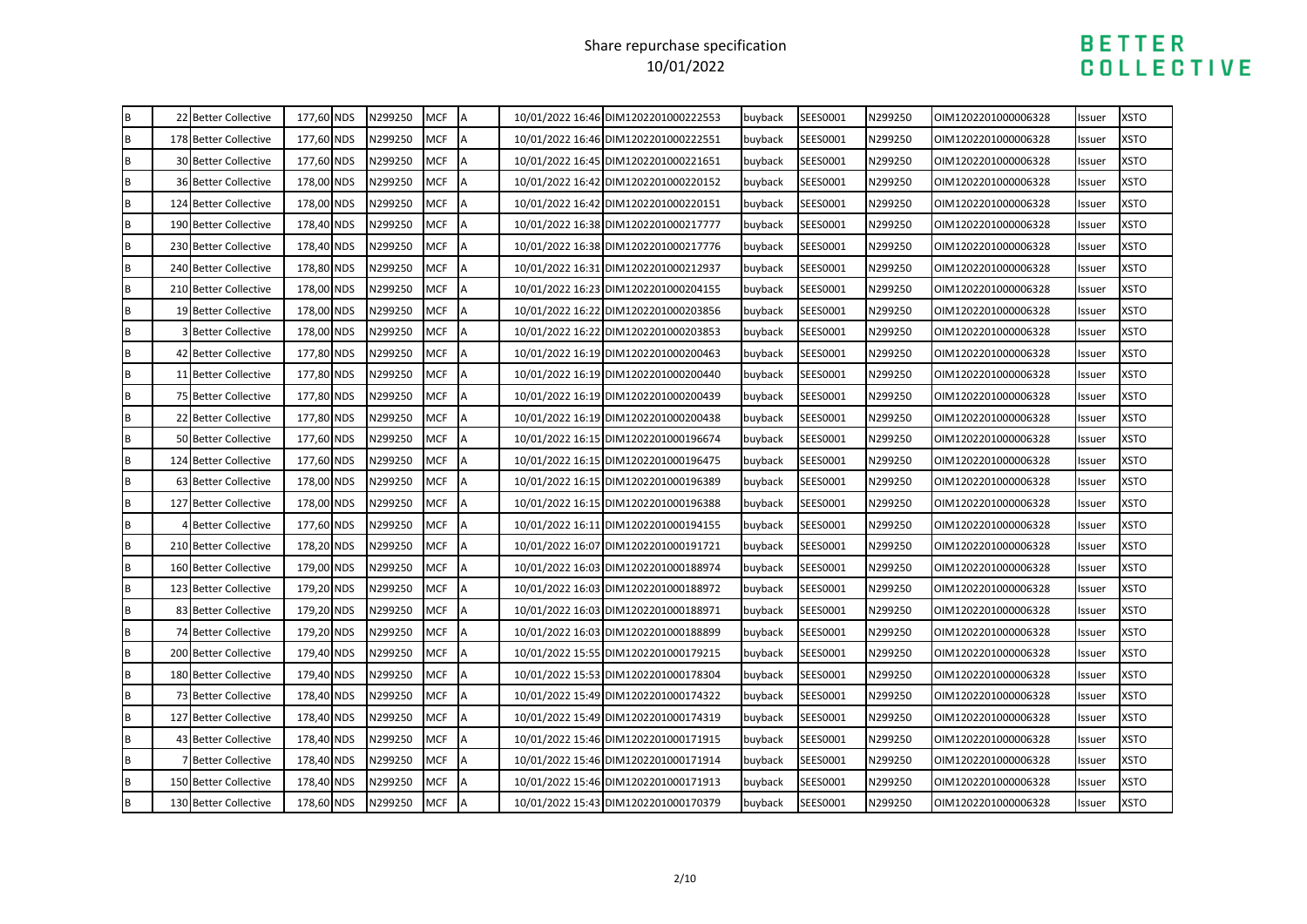| $\sf{B}$                                 | 100 Better Collective | 178,60 NDS | N299250 | <b>MCF</b> | <b>IA</b> | 10/01/2022 15:43 DIM1202201000170371 | buyback | SEES0001 | N299250 | OIM1202201000006328 | Issuer | <b>XSTO</b> |
|------------------------------------------|-----------------------|------------|---------|------------|-----------|--------------------------------------|---------|----------|---------|---------------------|--------|-------------|
| B                                        | 200 Better Collective | 178,60 NDS | N299250 | <b>MCF</b> |           | 10/01/2022 15:38 DIM1202201000167034 | buyback | SEES0001 | N299250 | OIM1202201000006328 | Issuer | <b>XSTO</b> |
|                                          | 190 Better Collective | 179,60 NDS | N299250 | <b>MCF</b> | A         | 10/01/2022 15:34 DIM1202201000164831 | buyback | SEES0001 | N299250 | OIM1202201000006328 | Issuer | <b>XSTO</b> |
|                                          | 175 Better Collective | 181,20 NDS | N299250 | <b>MCF</b> | A         | 10/01/2022 15:31 DIM1202201000162415 | buyback | SEES0001 | N299250 | OIM1202201000006328 | Issuer | <b>XSTO</b> |
|                                          | 64 Better Collective  | 181,20 NDS | N299250 | <b>MCF</b> |           | 10/01/2022 15:31 DIM1202201000162413 | buyback | SEES0001 | N299250 | OIM1202201000006328 | Issuer | <b>XSTO</b> |
|                                          | 11 Better Collective  | 181,20 NDS | N299250 | <b>MCF</b> | A         | 10/01/2022 15:31 DIM1202201000162412 | buyback | SEES0001 | N299250 | OIM1202201000006328 | Issuer | <b>XSTO</b> |
|                                          | 190 Better Collective | 181,20 NDS | N299250 | <b>MCF</b> | A         | 10/01/2022 15:30 DIM1202201000161021 | buyback | SEES0001 | N299250 | OIM1202201000006328 | Issuer | <b>XSTO</b> |
|                                          | 180 Better Collective | 181,20 NDS | N299250 | <b>MCF</b> | A         | 10/01/2022 15:19 DIM1202201000155331 | buyback | SEES0001 | N299250 | OIM1202201000006328 | Issuer | <b>XSTO</b> |
|                                          | 205 Better Collective | 181,20 NDS | N299250 | <b>MCF</b> | A         | 10/01/2022 15:12 DIM1202201000152681 | buyback | SEES0001 | N299250 | OIM1202201000006328 | Issuer | <b>XSTO</b> |
|                                          | 5 Better Collective   | 181,20 NDS | N299250 | <b>MCF</b> | A         | 10/01/2022 15:12 DIM1202201000152680 | buyback | SEES0001 | N299250 | OIM1202201000006328 | Issuer | <b>XSTO</b> |
|                                          | 180 Better Collective | 179,80 NDS | N299250 | <b>MCF</b> | A         | 10/01/2022 15:02 DIM1202201000149632 | buyback | SEES0001 | N299250 | OIM1202201000006328 | Issuer | <b>XSTO</b> |
|                                          | 200 Better Collective | 180,40 NDS | N299250 | <b>MCF</b> | A         | 10/01/2022 14:55 DIM1202201000147303 | buyback | SEES0001 | N299250 | OIM1202201000006328 | Issuer | <b>XSTO</b> |
|                                          | 50 Better Collective  | 180,60 NDS | N299250 | <b>MCF</b> | A         | 10/01/2022 14:54 DIM1202201000146913 | buyback | SEES0001 | N299250 | OIM1202201000006328 | Issuer | <b>XSTO</b> |
|                                          | 75 Better Collective  | 180,60 NDS | N299250 | <b>MCF</b> | A         | 10/01/2022 14:54 DIM1202201000146912 | buyback | SEES0001 | N299250 | OIM1202201000006328 | Issuer | <b>XSTO</b> |
|                                          | 75 Better Collective  | 180,60 NDS | N299250 | <b>MCF</b> |           | 10/01/2022 14:54 DIM1202201000146911 | buyback | SEES0001 | N299250 | OIM1202201000006328 | Issuer | <b>XSTO</b> |
|                                          | 140 Better Collective | 181,00 NDS | N299250 | <b>MCF</b> | <b>A</b>  | 10/01/2022 14:50 DIM1202201000145736 | buyback | SEES0001 | N299250 | OIM1202201000006328 | Issuer | <b>XSTO</b> |
|                                          | 180 Better Collective | 180,80 NDS | N299250 | <b>MCF</b> | A         | 10/01/2022 14:35 DIM1202201000141024 | buyback | SEES0001 | N299250 | OIM1202201000006328 | Issuer | <b>XSTO</b> |
|                                          | 160 Better Collective | 181,00 NDS | N299250 | <b>MCF</b> | A         | 10/01/2022 14:31 DIM1202201000139948 | buyback | SEES0001 | N299250 | OIM1202201000006328 | Issuer | <b>XSTO</b> |
|                                          | 170 Better Collective | 181,20 NDS | N299250 | <b>MCF</b> | A         | 10/01/2022 14:31 DIM1202201000139868 | buyback | SEES0001 | N299250 | OIM1202201000006328 | Issuer | <b>XSTO</b> |
|                                          | 27 Better Collective  | 181,40 NDS | N299250 | <b>MCF</b> |           | 10/01/2022 14:23 DIM1202201000135399 | buyback | SEES0001 | N299250 | OIM1202201000006328 | Issuer | <b>XSTO</b> |
|                                          | 163 Better Collective | 181,40 NDS | N299250 | <b>MCF</b> | A         | 10/01/2022 14:23 DIM1202201000135397 | buyback | SEES0001 | N299250 | OIM1202201000006328 | Issuer | <b>XSTO</b> |
|                                          | 180 Better Collective | 182,00 NDS | N299250 | <b>MCF</b> | A         | 10/01/2022 14:21 DIM1202201000134893 | buyback | SEES0001 | N299250 | OIM1202201000006328 | Issuer | <b>XSTO</b> |
|                                          | 50 Better Collective  | 181,60 NDS | N299250 | <b>MCF</b> | A         | 10/01/2022 14:05 DIM1202201000130781 | buyback | SEES0001 | N299250 | OIM1202201000006328 | Issuer | <b>XSTO</b> |
| <b>B</b>   B   B   B   B   B   B   B   B | 200 Better Collective | 180,00 NDS | N299250 | <b>MCF</b> | A         | 10/01/2022 14:01 DIM1202201000129509 | buyback | SEES0001 | N299250 | OIM1202201000006328 | Issuer | <b>XSTO</b> |
|                                          | 103 Better Collective | 181,60 NDS | N299250 | <b>MCF</b> |           | 10/01/2022 13:52 DIM1202201000126256 | buyback | SEES0001 | N299250 | OIM1202201000006328 | Issuer | <b>XSTO</b> |
|                                          | 87 Better Collective  | 181,60 NDS | N299250 | MCF        | A         | 10/01/2022 13:52 DIM1202201000126253 | buyback | SEES0001 | N299250 | OIM1202201000006328 | Issuer | <b>XSTO</b> |
|                                          | 170 Better Collective | 182,00 NDS | N299250 | <b>MCF</b> | A         | 10/01/2022 13:52 DIM1202201000126142 | buyback | SEES0001 | N299250 | OIM1202201000006328 | Issuer | <b>XSTO</b> |
| B                                        | 140 Better Collective | 181,60 NDS | N299250 | <b>MCF</b> | A         | 10/01/2022 13:34 DIM1202201000119942 | buyback | SEES0001 | N299250 | OIM1202201000006328 | Issuer | <b>XSTO</b> |
|                                          | 190 Better Collective | 182,00 NDS | N299250 | <b>MCF</b> | A         | 10/01/2022 13:34 DIM1202201000119941 | buyback | SEES0001 | N299250 | OIM1202201000006328 | Issuer | <b>XSTO</b> |
|                                          | 190 Better Collective | 186,40 NDS | N299250 | <b>MCF</b> |           | 10/01/2022 13:18 DIM1202201000115628 | buyback | SEES0001 | N299250 | OIM1202201000006328 | Issuer | <b>XSTO</b> |
|                                          | 190 Better Collective | 186,60 NDS | N299250 | <b>MCF</b> | A         | 10/01/2022 13:09 DIM1202201000112988 | buyback | SEES0001 | N299250 | OIM1202201000006328 | Issuer | <b>XSTO</b> |
|                                          | 84 Better Collective  | 186,80 NDS | N299250 | <b>MCF</b> | A         | 10/01/2022 13:09 DIM1202201000112986 | buyback | SEES0001 | N299250 | OIM1202201000006328 | Issuer | <b>XSTO</b> |
|                                          | 75 Better Collective  | 186,80 NDS | N299250 | <b>MCF</b> | A         | 10/01/2022 13:09 DIM1202201000112985 | buyback | SEES0001 | N299250 | OIM1202201000006328 | Issuer | <b>XSTO</b> |
|                                          | 11 Better Collective  | 186,80 NDS | N299250 | <b>MCF</b> | A         | 10/01/2022 13:09 DIM1202201000112984 | buyback | SEES0001 | N299250 | OIM1202201000006328 | Issuer | <b>XSTO</b> |
|                                          | 105 Better Collective | 187,00 NDS | N299250 | <b>MCF</b> |           | 10/01/2022 13:02 DIM1202201000109762 | buyback | SEES0001 | N299250 | OIM1202201000006328 | Issuer | <b>XSTO</b> |
|                                          | 55 Better Collective  | 187,00 NDS | N299250 | <b>MCF</b> | A         | 10/01/2022 13:02 DIM1202201000109760 | buyback | SEES0001 | N299250 | OIM1202201000006328 | Issuer | <b>XSTO</b> |
|                                          | 74 Better Collective  | 186,40 NDS | N299250 | <b>MCF</b> | A         | 10/01/2022 12:55 DIM1202201000107240 | buyback | SEES0001 | N299250 | OIM1202201000006328 | Issuer | <b>XSTO</b> |
|                                          | 126 Better Collective | 186,40 NDS | N299250 | <b>MCF</b> | <b>A</b>  | 10/01/2022 12:50 DIM1202201000104877 | buyback | SEES0001 | N299250 | OIM1202201000006328 | Issuer | <b>XSTO</b> |
|                                          | 17 Better Collective  | 187,00 NDS | N299250 | <b>MCF</b> | A         | 10/01/2022 12:37 DIM1202201000101270 | buyback | SEES0001 | N299250 | OIM1202201000006328 | Issuer | <b>XSTO</b> |
|                                          | 9 Better Collective   | 187,00 NDS | N299250 | <b>MCF</b> |           | 10/01/2022 12:37 DIM1202201000101267 | buyback | SEES0001 | N299250 | OIM1202201000006328 | Issuer | <b>XSTO</b> |
|                                          | 164 Better Collective | 187,00 NDS | N299250 | <b>MCF</b> | A         | 10/01/2022 12:36 DIM1202201000100931 | buyback | SEES0001 | N299250 | OIM1202201000006328 | Issuer | <b>XSTO</b> |
|                                          | 19 Better Collective  | 187,40 NDS | N299250 | <b>MCF</b> | A         | 10/01/2022 12:30 DIM1202201000099394 | buyback | SEES0001 | N299250 | OIM1202201000006328 | Issuer | <b>XSTO</b> |
|                                          | 141 Better Collective | 187,40 NDS | N299250 | <b>MCF</b> | A         | 10/01/2022 12:30 DIM1202201000099393 | buyback | SEES0001 | N299250 | OIM1202201000006328 | Issuer | <b>XSTO</b> |
|                                          | 200 Better Collective | 188,40 NDS | N299250 | <b>MCF</b> | A         | 10/01/2022 12:25 DIM1202201000098225 | buyback | SEES0001 | N299250 | OIM1202201000006328 | Issuer | <b>XSTO</b> |
|                                          | 130 Better Collective | 189,00 NDS | N299250 | <b>MCF</b> | A         | 10/01/2022 12:22 DIM1202201000097609 | buyback | SEES0001 | N299250 | OIM1202201000006328 | Issuer | <b>XSTO</b> |
|                                          | 10 Better Collective  | 189,00 NDS | N299250 | <b>MCF</b> | ΙA        | 10/01/2022 12:22 DIM1202201000097608 | buyback | SEES0001 | N299250 | OIM1202201000006328 | Issuer | <b>XSTO</b> |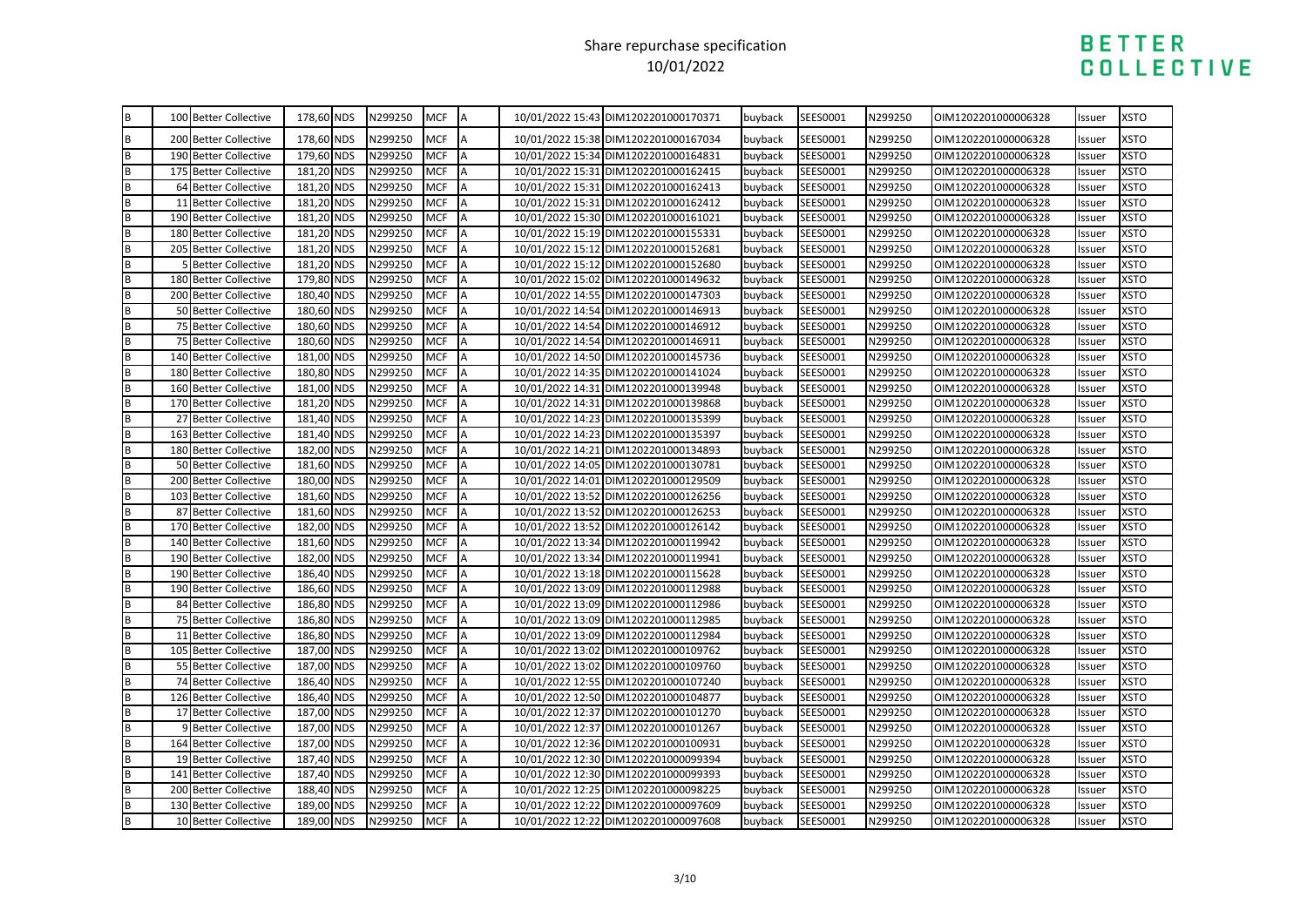|                                      | 180 Better Collective | 189,00 NDS | N299250 | <b>MCF</b> | IA        | 10/01/2022 12:22 DIM1202201000097477 | buyback | SEES0001 | N299250 | OIM1202201000006328 | Issuer | <b>XSTO</b> |
|--------------------------------------|-----------------------|------------|---------|------------|-----------|--------------------------------------|---------|----------|---------|---------------------|--------|-------------|
| m m                                  | 200 Better Collective | 188,60 NDS | N299250 | <b>MCF</b> | A         | 10/01/2022 12:11 DIM1202201000093235 | buyback | SEES0001 | N299250 | OIM1202201000006328 | Issuer | <b>XSTO</b> |
|                                      | 26 Better Collective  | 188,60 NDS | N299250 | <b>MCF</b> | <b>IA</b> | 10/01/2022 12:08 DIM1202201000092592 | buyback | SEES0001 | N299250 | OIM1202201000006328 | Issuer | <b>XSTO</b> |
| <b>a</b>   a   a   a   a   a   a   a | 82 Better Collective  | 188,60 NDS | N299250 | <b>MCF</b> | A         | 10/01/2022 12:08 DIM1202201000092591 | buyback | SEES0001 | N299250 | OIM1202201000006328 | Issuer | <b>XSTO</b> |
|                                      | 92 Better Collective  | 188,60 NDS | N299250 | <b>MCF</b> | A         | 10/01/2022 12:08 DIM1202201000092590 | buyback | SEES0001 | N299250 | OIM1202201000006328 | Issuer | <b>XSTO</b> |
|                                      | 23 Better Collective  | 188,80 NDS | N299250 | <b>MCF</b> | A         | 10/01/2022 12:08 DIM1202201000092559 | buyback | SEES0001 | N299250 | OIM1202201000006328 | Issuer | <b>XSTO</b> |
|                                      | 217 Better Collective | 188,80 NDS | N299250 | <b>MCF</b> | A         | 10/01/2022 12:08 DIM1202201000092558 | buyback | SEES0001 | N299250 | OIM1202201000006328 | Issuer | <b>XSTO</b> |
|                                      | 40 Better Collective  | 188,80 NDS | N299250 | <b>MCF</b> | ΙA        | 10/01/2022 12:03 DIM1202201000090150 | buyback | SEES0001 | N299250 | OIM1202201000006328 | Issuer | <b>XSTO</b> |
|                                      | 130 Better Collective | 188,40 NDS | N299250 | <b>MCF</b> | A         | 10/01/2022 11:50 DIM1202201000087062 | buyback | SEES0001 | N299250 | OIM1202201000006328 | Issuer | <b>XSTO</b> |
|                                      | 100 Better Collective | 188,40 NDS | N299250 | <b>MCF</b> | A         | 10/01/2022 11:50 DIM1202201000087061 | buyback | SEES0001 | N299250 | OIM1202201000006328 | Issuer | <b>XSTO</b> |
|                                      | 200 Better Collective | 188,40 NDS | N299250 | <b>MCF</b> | A         | 10/01/2022 11:48 DIM1202201000086310 | buyback | SEES0001 | N299250 | OIM1202201000006328 | Issuer | <b>XSTO</b> |
| m   m   m                            | 140 Better Collective | 187,20 NDS | N299250 | <b>MCF</b> | A         | 10/01/2022 11:38 DIM1202201000083469 | buyback | SEES0001 | N299250 | OIM1202201000006328 | Issuer | <b>XSTO</b> |
|                                      | 89 Better Collective  | 186,00 NDS | N299250 | <b>MCF</b> |           | 10/01/2022 11:35 DIM1202201000082746 | buyback | SEES0001 | N299250 | OIM1202201000006328 | Issuer | <b>XSTO</b> |
|                                      | 91 Better Collective  | 186,00 NDS | N299250 | <b>MCF</b> | A         | 10/01/2022 11:35 DIM1202201000082745 | buyback | SEES0001 | N299250 | OIM1202201000006328 | Issuer | <b>XSTO</b> |
|                                      | 149 Better Collective | 186,00 NDS | N299250 | <b>MCF</b> | A         | 10/01/2022 11:25 DIM1202201000078314 | buyback | SEES0001 | N299250 | OIM1202201000006328 | Issuer | <b>XSTO</b> |
|                                      | 121 Better Collective | 186,00 NDS | N299250 | <b>MCF</b> | A         | 10/01/2022 11:25 DIM1202201000078313 | buyback | SEES0001 | N299250 | OIM1202201000006328 | Issuer | <b>XSTO</b> |
|                                      | 270 Better Collective | 186,20 NDS | N299250 | <b>MCF</b> | A         | 10/01/2022 11:21 DIM1202201000077221 | buyback | SEES0001 | N299250 | OIM1202201000006328 | Issuer | <b>XSTO</b> |
|                                      | 150 Better Collective | 185,20 NDS | N299250 | <b>MCF</b> | A         | 10/01/2022 11:18 DIM1202201000076241 | buyback | SEES0001 | N299250 | OIM1202201000006328 | Issuer | <b>XSTO</b> |
| <b>B</b> B B B B B B                 | 107 Better Collective | 185,40 NDS | N299250 | <b>MCF</b> | A         | 10/01/2022 11:15 DIM1202201000075607 | buyback | SEES0001 | N299250 | OIM1202201000006328 | Issuer | <b>XSTO</b> |
|                                      | 70 Better Collective  | 185,40 NDS | N299250 | <b>MCF</b> | A         | 10/01/2022 11:15 DIM1202201000075606 | buyback | SEES0001 | N299250 | OIM1202201000006328 | Issuer | <b>XSTO</b> |
|                                      | 23 Better Collective  | 185,40 NDS | N299250 | <b>MCF</b> | A         | 10/01/2022 11:15 DIM1202201000075605 | buyback | SEES0001 | N299250 | OIM1202201000006328 | Issuer | <b>XSTO</b> |
|                                      | 150 Better Collective | 186,40 NDS | N299250 | <b>MCF</b> | A         | 10/01/2022 11:12 DIM1202201000073639 | buyback | SEES0001 | N299250 | OIM1202201000006328 | Issuer | <b>XSTO</b> |
|                                      | 6 Better Collective   | 186,20 NDS | N299250 | <b>MCF</b> | A         | 10/01/2022 10:57 DIM1202201000068735 | buyback | SEES0001 | N299250 | OIM1202201000006328 | Issuer | <b>XSTO</b> |
|                                      | 194 Better Collective | 186,20 NDS | N299250 | <b>MCF</b> | <b>A</b>  | 10/01/2022 10:57 DIM1202201000068734 | buyback | SEES0001 | N299250 | OIM1202201000006328 | Issuer | <b>XSTO</b> |
|                                      | 81 Better Collective  | 186,20 NDS | N299250 | <b>MCF</b> | A         | 10/01/2022 10:57 DIM1202201000068733 | buyback | SEES0001 | N299250 | OIM1202201000006328 | Issuer | <b>XSTO</b> |
| <b>¤  ¤  ∞   ∞   ∞   ∞   ∞   ∞</b>   | 99 Better Collective  | 186,20 NDS | N299250 | <b>MCF</b> | A         | 10/01/2022 10:57 DIM1202201000068732 | buyback | SEES0001 | N299250 | OIM1202201000006328 | Issuer | <b>XSTO</b> |
|                                      | 180 Better Collective | 186,40 NDS | N299250 | <b>MCF</b> | A         | 10/01/2022 10:53 DIM1202201000067443 | buyback | SEES0001 | N299250 | OIM1202201000006328 | Issuer | <b>XSTO</b> |
|                                      | 59 Better Collective  | 186,20 NDS | N299250 | <b>MCF</b> | A         | 10/01/2022 10:50 DIM1202201000066367 | buyback | SEES0001 | N299250 | OIM1202201000006328 | Issuer | <b>XSTO</b> |
|                                      | 50 Better Collective  | 186,20 NDS | N299250 | <b>MCF</b> | A         | 10/01/2022 10:50 DIM1202201000066366 | buyback | SEES0001 | N299250 | OIM1202201000006328 | Issuer | <b>XSTO</b> |
|                                      | 81 Better Collective  | 186,20 NDS | N299250 | <b>MCF</b> | A         | 10/01/2022 10:50 DIM1202201000066365 | buyback | SEES0001 | N299250 | OIM1202201000006328 | Issuer | <b>XSTO</b> |
|                                      | 11 Better Collective  | 186,00 NDS | N299250 | <b>MCF</b> | A         | 10/01/2022 10:46 DIM1202201000064800 | buyback | SEES0001 | N299250 | OIM1202201000006328 | Issuer | <b>XSTO</b> |
|                                      | 49 Better Collective  | 186,00 NDS | N299250 | <b>MCF</b> | <b>A</b>  | 10/01/2022 10:45 DIM1202201000064273 | buyback | SEES0001 | N299250 | OIM1202201000006328 | Issuer | <b>XSTO</b> |
|                                      | 80 Better Collective  | 186,00 NDS | N299250 | <b>MCF</b> | A         | 10/01/2022 10:45 DIM1202201000064272 | buyback | SEES0001 | N299250 | OIM1202201000006328 | Issuer | <b>XSTO</b> |
|                                      | 220 Better Collective | 186,00 NDS | N299250 | <b>MCF</b> | A         | 10/01/2022 10:42 DIM1202201000063507 | buyback | SEES0001 | N299250 | OIM1202201000006328 | Issuer | <b>XSTO</b> |
|                                      | 200 Better Collective | 185,60 NDS | N299250 | <b>MCF</b> | A         | 10/01/2022 10:34 DIM1202201000060898 | buyback | SEES0001 | N299250 | OIM1202201000006328 | Issuer | <b>XSTO</b> |
|                                      | 190 Better Collective | 182,20 NDS | N299250 | <b>MCF</b> | A         | 10/01/2022 10:22 DIM1202201000056849 | buyback | SEES0001 | N299250 | OIM1202201000006328 | Issuer | <b>XSTO</b> |
|                                      | 156 Better Collective | 182,80 NDS | N299250 | <b>MCF</b> | A         | 10/01/2022 10:16 DIM1202201000055038 | buyback | SEES0001 | N299250 | OIM1202201000006328 | Issuer | <b>XSTO</b> |
|                                      | 24 Better Collective  | 182,80 NDS | N299250 | <b>MCF</b> | ΙA        | 10/01/2022 10:16 DIM1202201000055037 | buyback | SEES0001 | N299250 | OIM1202201000006328 | Issuer | <b>XSTO</b> |
|                                      | 120 Better Collective | 183,00 NDS | N299250 | <b>MCF</b> | A         | 10/01/2022 10:15 DIM1202201000054711 | buyback | SEES0001 | N299250 | OIM1202201000006328 | Issuer | <b>XSTO</b> |
|                                      | 4 Better Collective   | 183,00 NDS | N299250 | <b>MCF</b> | <b>A</b>  | 10/01/2022 10:15 DIM1202201000054663 | buyback | SEES0001 | N299250 | OIM1202201000006328 | Issuer | <b>XSTO</b> |
|                                      | 55 Better Collective  | 183,00 NDS | N299250 | <b>MCF</b> | A         | 10/01/2022 10:15 DIM1202201000054662 | buyback | SEES0001 | N299250 | OIM1202201000006328 | Issuer | <b>XSTO</b> |
|                                      | 21 Better Collective  | 183,00 NDS | N299250 | <b>MCF</b> | A         | 10/01/2022 10:15 DIM1202201000054661 | buyback | SEES0001 | N299250 | OIM1202201000006328 | Issuer | <b>XSTO</b> |
|                                      | 190 Better Collective | 182,60 NDS | N299250 | <b>MCF</b> | A         | 10/01/2022 10:14 DIM1202201000054358 | buyback | SEES0001 | N299250 | OIM1202201000006328 | Issuer | <b>XSTO</b> |
|                                      | 220 Better Collective | 180,80 NDS | N299250 | <b>MCF</b> | A         | 10/01/2022 10:05 DIM1202201000050223 | buyback | SEES0001 | N299250 | OIM1202201000006328 | Issuer | <b>XSTO</b> |
|                                      | 127 Better Collective | 181,00 NDS | N299250 | <b>MCF</b> | A         | 10/01/2022 10:02 DIM1202201000048507 | buyback | SEES0001 | N299250 | OIM1202201000006328 | Issuer | <b>XSTO</b> |
|                                      | 53 Better Collective  | 181,00 NDS | N299250 | <b>MCF</b> | IA        | 10/01/2022 10:02 DIM1202201000048506 | buvback | SEES0001 | N299250 | OIM1202201000006328 | Issuer | <b>XSTO</b> |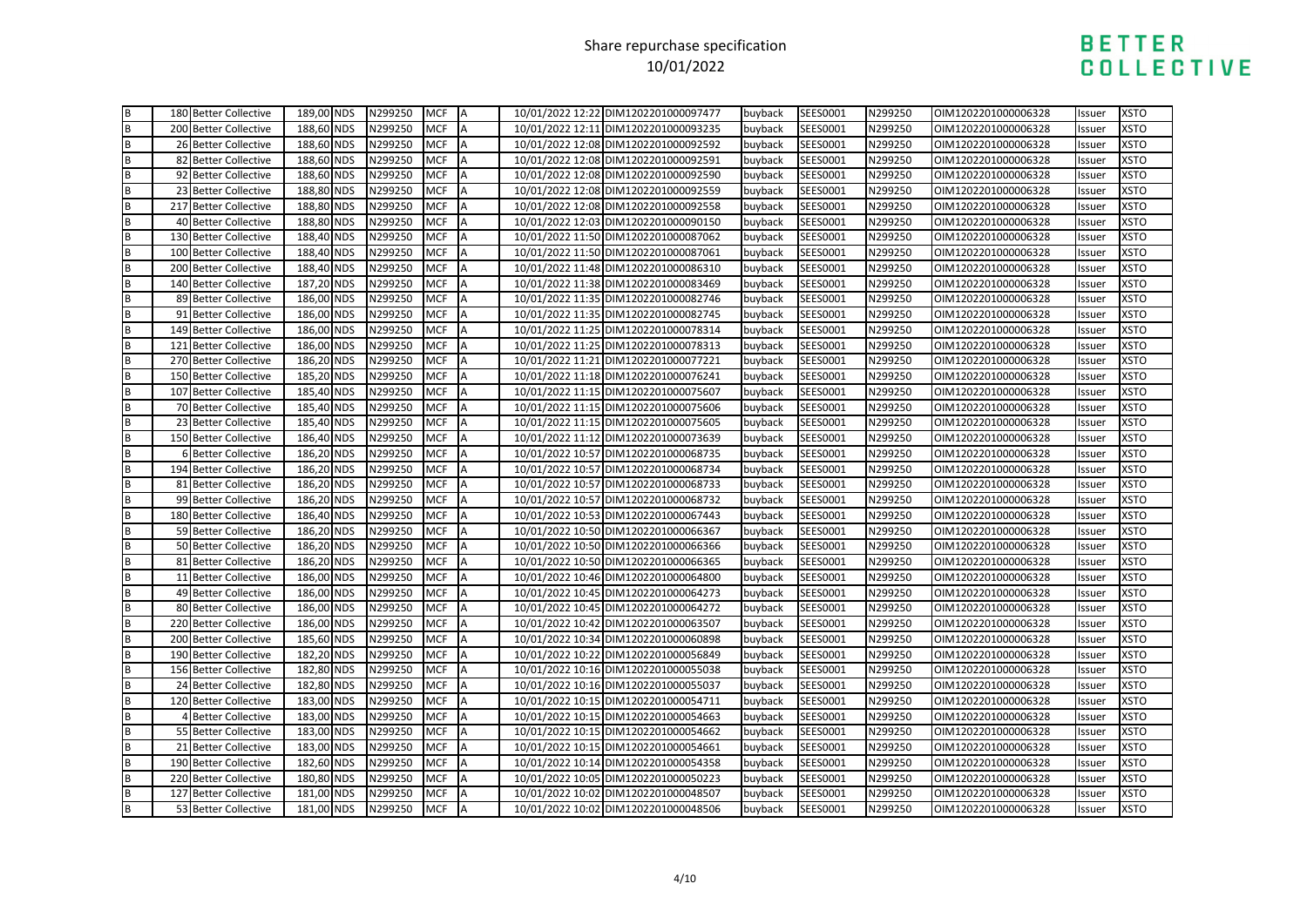|                                       | 175 Better Collective | 181,40 NDS | N299250 | <b>MCF</b> | ΙA        | 10/01/2022 10:02 DIM1202201000048411 | buyback | SEES0001 | N299250 | OIM1202201000006328 | Issuer | <b>XSTO</b> |
|---------------------------------------|-----------------------|------------|---------|------------|-----------|--------------------------------------|---------|----------|---------|---------------------|--------|-------------|
| m a                                   | 55 Better Collective  | 181,40 NDS | N299250 | <b>MCF</b> | A         | 10/01/2022 10:02 DIM1202201000048410 | buyback | SEES0001 | N299250 | OIM1202201000006328 | Issuer | <b>XSTO</b> |
|                                       | 44 Better Collective  | 180,00 NDS | N299250 | <b>MCF</b> | <b>IA</b> | 10/01/2022 09:54 DIM1202201000044519 | buyback | SEES0001 | N299250 | OIM1202201000006328 | Issuer | <b>XSTO</b> |
| m   m   m   m   m   m   m   m   m   m | 28 Better Collective  | 180,00 NDS | N299250 | <b>MCF</b> | A         | 10/01/2022 09:54 DIM1202201000044518 | buyback | SEES0001 | N299250 | OIM1202201000006328 | Issuer | <b>XSTO</b> |
|                                       | 49 Better Collective  | 180,00 NDS | N299250 | <b>MCF</b> | A         | 10/01/2022 09:54 DIM1202201000044516 | buyback | SEES0001 | N299250 | OIM1202201000006328 | Issuer | <b>XSTO</b> |
|                                       | 89 Better Collective  | 180,00 NDS | N299250 | <b>MCF</b> | A         | 10/01/2022 09:54 DIM1202201000044515 | buyback | SEES0001 | N299250 | OIM1202201000006328 | Issuer | <b>XSTO</b> |
|                                       | 170 Better Collective | 180,20 NDS | N299250 | <b>MCF</b> | A         | 10/01/2022 09:54 DIM1202201000044514 | buyback | SEES0001 | N299250 | OIM1202201000006328 | Issuer | <b>XSTO</b> |
|                                       | 190 Better Collective | 179,40 NDS | N299250 | <b>MCF</b> | ΙA        | 10/01/2022 09:46 DIM1202201000041327 | buyback | SEES0001 | N299250 | OIM1202201000006328 | Issuer | <b>XSTO</b> |
|                                       | 72 Better Collective  | 179,00 NDS | N299250 | <b>MCF</b> | A         | 10/01/2022 09:42 DIM1202201000039343 | buyback | SEES0001 | N299250 | OIM1202201000006328 | Issuer | <b>XSTO</b> |
|                                       | 98 Better Collective  | 179,00 NDS | N299250 | <b>MCF</b> | A         | 10/01/2022 09:42 DIM1202201000039342 | buyback | SEES0001 | N299250 | OIM1202201000006328 | Issuer | <b>XSTO</b> |
|                                       | 62 Better Collective  | 179,00 NDS | N299250 | <b>MCF</b> | A         | 10/01/2022 09:41 DIM1202201000038661 | buyback | SEES0001 | N299250 | OIM1202201000006328 | Issuer | <b>XSTO</b> |
|                                       | 125 Better Collective | 179,00 NDS | N299250 | <b>MCF</b> | A         | 10/01/2022 09:41 DIM1202201000038660 | buyback | SEES0001 | N299250 | OIM1202201000006328 | Issuer | <b>XSTO</b> |
|                                       | 23 Better Collective  | 179,00 NDS | N299250 | <b>MCF</b> |           | 10/01/2022 09:39 DIM1202201000037560 | buyback | SEES0001 | N299250 | OIM1202201000006328 | Issuer | <b>XSTO</b> |
|                                       | 78 Better Collective  | 179,60 NDS | N299250 | <b>MCF</b> | A         | 10/01/2022 09:34 DIM1202201000034120 | buyback | SEES0001 | N299250 | OIM1202201000006328 | Issuer | <b>XSTO</b> |
|                                       | 122 Better Collective | 179,60 NDS | N299250 | <b>MCF</b> | A         | 10/01/2022 09:34 DIM1202201000034119 | buyback | SEES0001 | N299250 | OIM1202201000006328 | Issuer | <b>XSTO</b> |
|                                       | 190 Better Collective | 181,20 NDS | N299250 | <b>MCF</b> | A         | 10/01/2022 09:30 DIM1202201000031970 | buyback | SEES0001 | N299250 | OIM1202201000006328 | Issuer | <b>XSTO</b> |
|                                       | 170 Better Collective | 180,60 NDS | N299250 | <b>MCF</b> | A         | 10/01/2022 09:27 DIM1202201000030446 | buyback | SEES0001 | N299250 | OIM1202201000006328 | Issuer | <b>XSTO</b> |
|                                       | 23 Better Collective  | 180,80 NDS | N299250 | <b>MCF</b> | A         | 10/01/2022 09:27 DIM1202201000030426 | buyback | SEES0001 | N299250 | OIM1202201000006328 | Issuer | <b>XSTO</b> |
| <b>B</b> B B B B B B                  | 158 Better Collective | 180,80 NDS | N299250 | <b>MCF</b> | A         | 10/01/2022 09:27 DIM1202201000030425 | buyback | SEES0001 | N299250 | OIM1202201000006328 | Issuer | <b>XSTO</b> |
|                                       | 19 Better Collective  | 180,80 NDS | N299250 | <b>MCF</b> | A         | 10/01/2022 09:27 DIM1202201000030423 | buyback | SEES0001 | N299250 | OIM1202201000006328 | Issuer | <b>XSTO</b> |
|                                       | 49 Better Collective  | 180,80 NDS | N299250 | <b>MCF</b> | A         | 10/01/2022 09:22 DIM1202201000027841 | buyback | SEES0001 | N299250 | OIM1202201000006328 | Issuer | <b>XSTO</b> |
|                                       | 62 Better Collective  | 180,80 NDS | N299250 | <b>MCF</b> | A         | 10/01/2022 09:22 DIM1202201000027840 | buyback | SEES0001 | N299250 | OIM1202201000006328 | Issuer | <b>XSTO</b> |
|                                       | 11 Better Collective  | 180,80 NDS | N299250 | <b>MCF</b> | A         | 10/01/2022 09:22 DIM1202201000027839 | buyback | SEES0001 | N299250 | OIM1202201000006328 | Issuer | <b>XSTO</b> |
|                                       | 8 Better Collective   | 180,80 NDS | N299250 | <b>MCF</b> | <b>A</b>  | 10/01/2022 09:22 DIM1202201000027838 | buyback | SEES0001 | N299250 | OIM1202201000006328 | Issuer | <b>XSTO</b> |
|                                       | 100 Better Collective | 180,80 NDS | N299250 | <b>MCF</b> | A         | 10/01/2022 09:22 DIM1202201000027837 | buyback | SEES0001 | N299250 | OIM1202201000006328 | Issuer | <b>XSTO</b> |
|                                       | 11 Better Collective  | 180,40 NDS | N299250 | <b>MCF</b> | A         | 10/01/2022 09:19 DIM1202201000026529 | buyback | SEES0001 | N299250 | OIM1202201000006328 | Issuer | <b>XSTO</b> |
|                                       | 75 Better Collective  | 180,40 NDS | N299250 | <b>MCF</b> | A         | 10/01/2022 09:19 DIM1202201000026528 | buyback | SEES0001 | N299250 | OIM1202201000006328 | Issuer | <b>XSTO</b> |
|                                       | 75 Better Collective  | 180,40 NDS | N299250 | <b>MCF</b> | A         | 10/01/2022 09:19 DIM1202201000026527 | buyback | SEES0001 | N299250 | OIM1202201000006328 | Issuer | <b>XSTO</b> |
|                                       | 19 Better Collective  | 180,40 NDS | N299250 | <b>MCF</b> | A         | 10/01/2022 09:19 DIM1202201000026526 | buyback | SEES0001 | N299250 | OIM1202201000006328 | Issuer | <b>XSTO</b> |
|                                       | 69 Better Collective  | 180,80 NDS | N299250 | <b>MCF</b> | A         | 10/01/2022 09:14 DIM1202201000024227 | buyback | SEES0001 | N299250 | OIM1202201000006328 | Issuer | <b>XSTO</b> |
|                                       | 171 Better Collective | 180,80 NDS | N299250 | <b>MCF</b> | A         | 10/01/2022 09:14 DIM1202201000024073 | buyback | SEES0001 | N299250 | OIM1202201000006328 | Issuer | <b>XSTO</b> |
|                                       | 14 Better Collective  | 182,20 NDS | N299250 | <b>MCF</b> | <b>A</b>  | 10/01/2022 09:12 DIM1202201000022389 | buyback | SEES0001 | N299250 | OIM1202201000006328 | Issuer | <b>XSTO</b> |
|                                       | 65 Better Collective  | 182,20 NDS | N299250 | <b>MCF</b> | A         | 10/01/2022 09:12 DIM1202201000022388 | buyback | SEES0001 | N299250 | OIM1202201000006328 | Issuer | <b>XSTO</b> |
|                                       | 318 Better Collective | 182,20 NDS | N299250 | <b>MCF</b> | A         | 10/01/2022 09:12 DIM1202201000022387 | buyback | SEES0001 | N299250 | OIM1202201000006328 | Issuer | <b>XSTO</b> |
|                                       | 11 Better Collective  | 182,20 NDS | N299250 | <b>MCF</b> | A         | 10/01/2022 09:12 DIM1202201000022343 | buyback | SEES0001 | N299250 | OIM1202201000006328 | Issuer | <b>XSTO</b> |
|                                       | 9 Better Collective   | 182,20 NDS | N299250 | <b>MCF</b> | A         | 10/01/2022 09:11 DIM1202201000021863 | buyback | SEES0001 | N299250 | OIM1202201000006328 | Issuer | <b>XSTO</b> |
|                                       | 9 Better Collective   | 182,20 NDS | N299250 | <b>MCF</b> | A         | 10/01/2022 09:11 DIM1202201000021555 | buyback | SEES0001 | N299250 | OIM1202201000006328 | Issuer | <b>XSTO</b> |
|                                       | 4 Better Collective   | 182,20 NDS | N299250 | <b>MCF</b> | ΙA        | 10/01/2022 09:11 DIM1202201000020841 | buyback | SEES0001 | N299250 | OIM1202201000006328 | Issuer | <b>XSTO</b> |
|                                       | 142 Better Collective | 183,20 NDS | N299250 | <b>MCF</b> | A         | 10/01/2022 09:08 DIM1202201000018386 | buyback | SEES0001 | N299250 | OIM1202201000006328 | Issuer | <b>XSTO</b> |
|                                       | 8 Better Collective   | 183,20 NDS | N299250 | <b>MCF</b> | <b>A</b>  | 10/01/2022 09:08 DIM1202201000018385 | buyback | SEES0001 | N299250 | OIM1202201000006328 | Issuer | <b>XSTO</b> |
|                                       | 30 Better Collective  | 184,20 NDS | N299250 | <b>MCF</b> | A         | 10/01/2022 09:07 DIM1202201000016410 | buyback | SEES0001 | N299250 | OIM1202201000006328 | Issuer | <b>XSTO</b> |
|                                       | 100 Better Collective | 184,20 NDS | N299250 | <b>MCF</b> | A         | 10/01/2022 09:06 DIM1202201000016328 | buyback | SEES0001 | N299250 | OIM1202201000006328 | Issuer | <b>XSTO</b> |
|                                       | 100 Better Collective | 184,20 NDS | N299250 | <b>MCF</b> | A         | 10/01/2022 09:06 DIM1202201000015425 | buyback | SEES0001 | N299250 | OIM1202201000006328 | Issuer | <b>XSTO</b> |
|                                       | 37 Better Collective  | 185,80 NDS | N299250 | <b>MCF</b> | A         | 10/01/2022 09:04 DIM1202201000008491 | buyback | SEES0001 | N299250 | OIM1202201000006328 | Issuer | <b>XSTO</b> |
|                                       | 90 Better Collective  | 185,40 NDS | N299250 | <b>MCF</b> | A         | 10/01/2022 09:03 DIM1202201000008214 | buyback | SEES0001 | N299250 | OIM1202201000006328 | Issuer | <b>XSTO</b> |
|                                       | 100 Better Collective | 185.40 NDS | N299250 | <b>MCF</b> | IA        | 10/01/2022 09:03 DIM1202201000008213 | buvback | SEES0001 | N299250 | OIM1202201000006328 | Issuer | <b>XSTO</b> |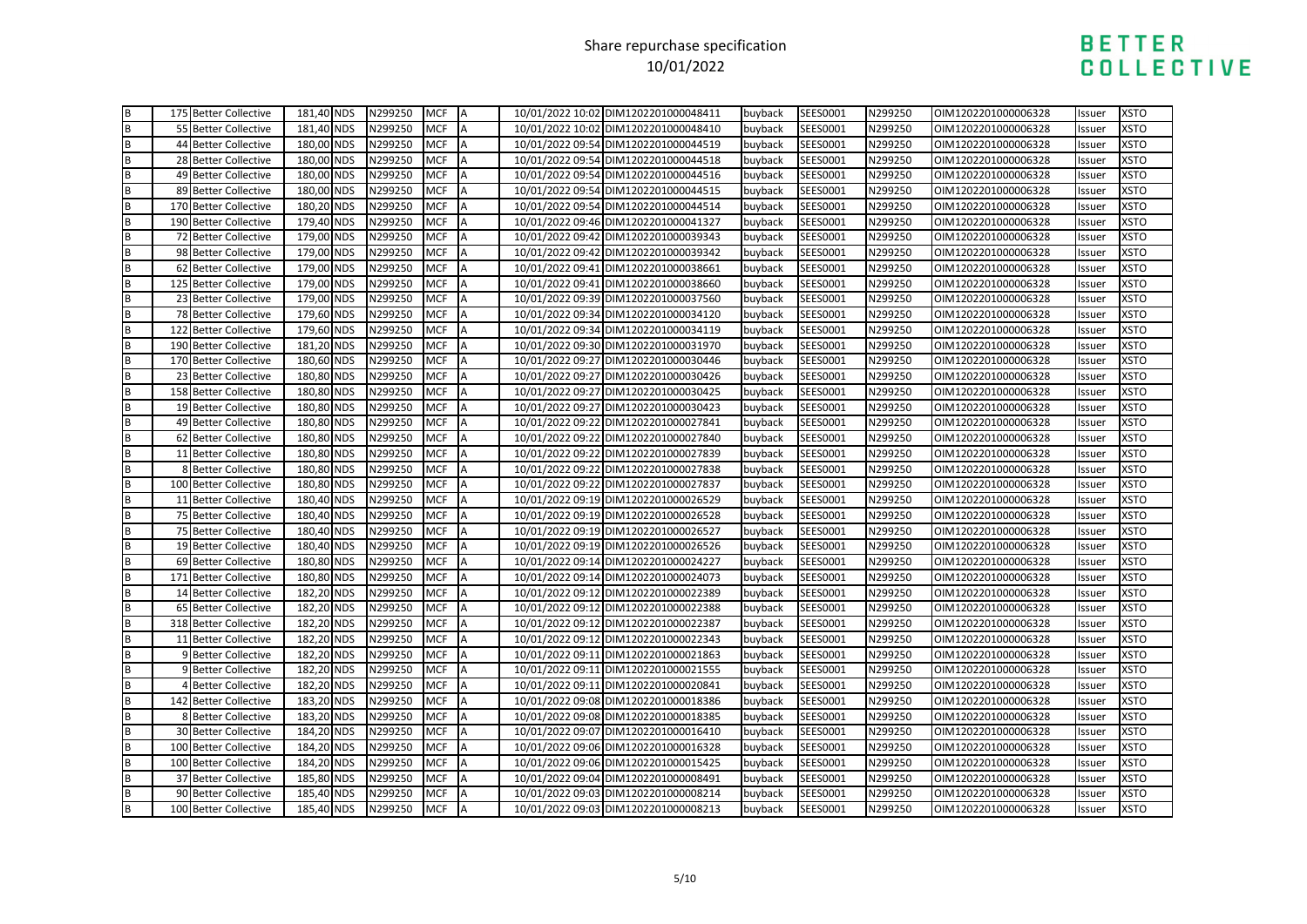|             | 45 Better Collective       | 187,00 NDS | n455550 | <b>MCF</b> | IA       | 07/01/2022 17:17 DIM1202200700258250 | buyback | SEES0001 | n455550 | OIM1202200700005842 | Issuer | <b>XSTO</b> |
|-------------|----------------------------|------------|---------|------------|----------|--------------------------------------|---------|----------|---------|---------------------|--------|-------------|
| B<br>B      | 180 Better Collective      | 187,00 NDS | n455550 | <b>MCF</b> | <b>A</b> | 07/01/2022 17:17 DIM1202200700258247 | buyback | SEES0001 | n455550 | OIM1202200700005842 | Issuer | <b>XSTO</b> |
|             | 52 Better Collective       | 187,00 NDS | n455550 | <b>MCF</b> | A        | 07/01/2022 17:17 DIM1202200700258246 | buyback | SEES0001 | n455550 | OIM1202200700005842 | Issuer | <b>XSTO</b> |
|             | 28 Better Collective       | 187,00 NDS | n455550 | <b>MCF</b> | A        | 07/01/2022 17:17 DIM1202200700258245 | buyback | SEES0001 | n455550 | OIM1202200700005842 | Issuer | <b>XSTO</b> |
|             | 96 Better Collective       | 187,00 NDS | n455550 | <b>MCF</b> | A        | 07/01/2022 17:16 DIM1202200700257855 | buyback | SEES0001 | n455550 | OIM1202200700005842 | Issuer | <b>XSTO</b> |
|             | 125 Better Collective      | 186,40 NDS | n455550 | <b>MCF</b> | A        | 07/01/2022 17:14 DIM1202200700257133 | buyback | SEES0001 | n455550 | OIM1202200700005842 | Issuer | <b>XSTO</b> |
|             | <b>6 Better Collective</b> | 186,40 NDS | n455550 | <b>MCF</b> | A        | 07/01/2022 17:11 DIM1202200700256193 | buyback | SEES0001 | n455550 | OIM1202200700005842 | Issuer | <b>XSTO</b> |
|             | 4 Better Collective        | 186,40 NDS | n455550 | <b>MCF</b> | A        | 07/01/2022 17:11 DIM1202200700256192 | buyback | SEES0001 | n455550 | OIM1202200700005842 | Issuer | <b>XSTO</b> |
|             | 250 Better Collective      | 186,80 NDS | n455550 | <b>MCF</b> | A        | 07/01/2022 17:11 DIM1202200700256139 | buyback | SEES0001 | n455550 | OIM1202200700005842 | Issuer | <b>XSTO</b> |
|             | 63 Better Collective       | 186,80 NDS | n455550 | <b>MCF</b> | A        | 07/01/2022 17:08 DIM1202200700253014 | buyback | SEES0001 | n455550 | OIM1202200700005842 | Issuer | <b>XSTO</b> |
|             | 55 Better Collective       | 186,80 NDS | n455550 | <b>MCF</b> | A        | 07/01/2022 17:08 DIM1202200700253013 | buyback | SEES0001 | n455550 | OIM1202200700005842 | Issuer | <b>XSTO</b> |
|             | 101 Better Collective      | 186,80 NDS | n455550 | <b>MCF</b> | A        | 07/01/2022 17:08 DIM1202200700253012 | buyback | SEES0001 | n455550 | OIM1202200700005842 | Issuer | <b>XSTO</b> |
|             | 11 Better Collective       | 186.80 NDS | n455550 | <b>MCF</b> | <b>A</b> | 07/01/2022 17:08 DIM1202200700253010 | buyback | SEES0001 | n455550 | OIM1202200700005842 | Issuer | <b>XSTO</b> |
|             | 56 Better Collective       | 186,60 NDS | n455550 | <b>MCF</b> | A        | 07/01/2022 17:05 DIM1202200700251286 | buyback | SEES0001 | n455550 | OIM1202200700005842 | Issuer | <b>XSTO</b> |
|             | 1 Better Collective        | 186,60 NDS | n455550 | <b>MCF</b> | A        | 07/01/2022 17:05 DIM1202200700251285 | buyback | SEES0001 | n455550 | OIM1202200700005842 | Issuer | <b>XSTO</b> |
|             | 93 Better Collective       | 186,60 NDS | n455550 | <b>MCF</b> | A        | 07/01/2022 17:05 DIM1202200700251284 | buyback | SEES0001 | n455550 | OIM1202200700005842 | Issuer | <b>XSTO</b> |
|             | 200 Better Collective      | 186,80 NDS | n455550 | <b>MCF</b> | A        | 07/01/2022 17:02 DIM1202200700243951 | buyback | SEES0001 | n455550 | OIM1202200700005842 | Issuer | <b>XSTO</b> |
|             | 13 Better Collective       | 185,80 NDS | n455550 | <b>MCF</b> | A        | 07/01/2022 16:57 DIM1202200700241968 | buyback | SEES0001 | n455550 | OIM1202200700005842 | Issuer | <b>XSTO</b> |
|             | 167 Better Collective      | 185,80 NDS | n455550 | <b>MCF</b> | A        | 07/01/2022 16:57 DIM1202200700241930 | buyback | SEES0001 | n455550 | OIM1202200700005842 | Issuer | <b>XSTO</b> |
|             | 137 Better Collective      | 185,80 NDS | n455550 | <b>MCF</b> | A        | 07/01/2022 16:53 DIM1202200700240417 | buyback | SEES0001 | n455550 | OIM1202200700005842 | Issuer | <b>XSTO</b> |
|             | 93 Better Collective       | 185,80 NDS | n455550 | <b>MCF</b> | A        | 07/01/2022 16:52 DIM1202200700233399 | buyback | SEES0001 | n455550 | OIM1202200700005842 | Issuer | <b>XSTO</b> |
|             | 150 Better Collective      | 186,60 NDS | n455550 | <b>MCF</b> | <b>A</b> | 07/01/2022 16:48 DIM1202200700221816 | buyback | SEES0001 | n455550 | OIM1202200700005842 | Issuer | <b>XSTO</b> |
|             | 80 Better Collective       | 186,60 NDS | n455550 | <b>MCF</b> | A        | 07/01/2022 16:45 DIM1202200700216339 | buyback | SEES0001 | n455550 | OIM1202200700005842 | Issuer | <b>XSTO</b> |
|             | 120 Better Collective      | 186,60 NDS | n455550 | <b>MCF</b> | <b>A</b> | 07/01/2022 16:44 DIM1202200700215608 | buyback | SEES0001 | n455550 | OIM1202200700005842 | Issuer | <b>XSTO</b> |
|             | 36 Better Collective       | 187,40 NDS | n455550 | <b>MCF</b> | ΙA       | 07/01/2022 16:39 DIM1202200700211113 | buyback | SEES0001 | n455550 | OIM1202200700005842 | Issuer | <b>XSTO</b> |
|             | 174 Better Collective      | 187,40 NDS | n455550 | <b>MCF</b> | A        | 07/01/2022 16:39 DIM1202200700211111 | buyback | SEES0001 | n455550 | OIM1202200700005842 | Issuer | <b>XSTO</b> |
|             | 114 Better Collective      | 187,60 NDS | n455550 | <b>MCF</b> | <b>A</b> | 07/01/2022 16:35 DIM1202200700208294 | buyback | SEES0001 | n455550 | OIM1202200700005842 | Issuer | <b>XSTO</b> |
|             | 96 Better Collective       | 187,60 NDS | n455550 | <b>MCF</b> | A        | 07/01/2022 16:35 DIM1202200700208286 | buyback | SEES0001 | n455550 | OIM1202200700005842 | Issuer | <b>XSTO</b> |
|             | 130 Better Collective      | 188,00 NDS | n455550 | <b>MCF</b> |          | 07/01/2022 16:29 DIM1202200700206265 | buyback | SEES0001 | n455550 | OIM1202200700005842 | Issuer | <b>XSTO</b> |
|             | 42 Better Collective       | 188,20 NDS | n455550 | <b>MCF</b> | A        | 07/01/2022 16:29 DIM1202200700205797 | buyback | SEES0001 | n455550 | OIM1202200700005842 | Issuer | <b>XSTO</b> |
|             | 188 Better Collective      | 188,20 NDS | n455550 | <b>MCF</b> | <b>A</b> | 07/01/2022 16:29 DIM1202200700205795 | buyback | SEES0001 | n455550 | OIM1202200700005842 | Issuer | <b>XSTO</b> |
|             | 180 Better Collective      | 187,80 NDS | n455550 | <b>MCF</b> | A        | 07/01/2022 16:22 DIM1202200700200302 | buyback | SEES0001 | n455550 | OIM1202200700005842 | Issuer | <b>XSTO</b> |
|             | 190 Better Collective      | 188,20 NDS | n455550 | <b>MCF</b> | A        | 07/01/2022 16:20 DIM1202200700198185 | buyback | SEES0001 | n455550 | OIM1202200700005842 | Issuer | <b>XSTO</b> |
|             | 108 Better Collective      | 189,00 NDS | n455550 | <b>MCF</b> | A        | 07/01/2022 16:13 DIM1202200700191465 | buyback | SEES0001 | n455550 | OIM1202200700005842 | Issuer | <b>XSTO</b> |
|             | 112 Better Collective      | 189,00 NDS | n455550 | <b>MCF</b> | A        | 07/01/2022 16:13 DIM1202200700191464 | buyback | SEES0001 | n455550 | OIM1202200700005842 | Issuer | <b>XSTO</b> |
| m<br>B      | 220 Better Collective      | 189,00 NDS | n455550 | <b>MCF</b> | A        | 07/01/2022 16:10 DIM1202200700190258 | buyback | SEES0001 | n455550 | OIM1202200700005842 | Issuer | <b>XSTO</b> |
|             | 200 Better Collective      | 189.20 NDS | n455550 | <b>MCF</b> | A        | 07/01/2022 16:05 DIM1202200700186642 | buyback | SEES0001 | n455550 | OIM1202200700005842 | Issuer | <b>XSTO</b> |
| B           | 180 Better Collective      | 189,40 NDS | n455550 | <b>MCF</b> | <b>A</b> | 07/01/2022 16:04 DIM1202200700186215 | buyback | SEES0001 | n455550 | OIM1202200700005842 | Issuer | <b>XSTO</b> |
|             | 20 Better Collective       | 189,60 NDS | n455550 | <b>MCF</b> | A        | 07/01/2022 16:01 DIM1202200700183522 | buyback | SEES0001 | n455550 | OIM1202200700005842 | Issuer | <b>XSTO</b> |
| m m m m     | 25 Better Collective       | 189,60 NDS | n455550 | <b>MCF</b> | <b>A</b> | 07/01/2022 16:01 DIM1202200700183520 | buyback | SEES0001 | n455550 | OIM1202200700005842 | Issuer | <b>XSTO</b> |
|             | 260 Better Collective      | 190,00 NDS | n455550 | <b>MCF</b> | A        | 07/01/2022 16:00 DIM1202200700182564 | buyback | SEES0001 | n455550 | OIM1202200700005842 | Issuer | <b>XSTO</b> |
|             | 165 Better Collective      | 189,00 NDS | n455550 | <b>MCF</b> | A        | 07/01/2022 15:53 DIM1202200700178673 | buyback | SEES0001 | n455550 | OIM1202200700005842 | Issuer | <b>XSTO</b> |
| <b>□□□□</b> | 105 Better Collective      | 189,60 NDS | n455550 | <b>MCF</b> | A        | 07/01/2022 15:52 DIM1202200700178195 | buyback | SEES0001 | n455550 | OIM1202200700005842 | Issuer | <b>XSTO</b> |
|             | 75 Better Collective       | 189,60 NDS | n455550 | <b>MCF</b> | <b>A</b> | 07/01/2022 15:52 DIM1202200700178193 | buyback | SEES0001 | n455550 | OIM1202200700005842 | Issuer | <b>XSTO</b> |
|             | 207 Better Collective      | 189,60 NDS | n455550 | <b>MCF</b> | A        | 07/01/2022 15:51 DIM1202200700177870 | buyback | SEES0001 | n455550 | OIM1202200700005842 | Issuer | <b>XSTO</b> |
|             | <b>3 Better Collective</b> | 189,60 NDS | n455550 | <b>MCF</b> | IА       | 07/01/2022 15:51 DIM1202200700177869 | buyback | SEES0001 | n455550 | OIM1202200700005842 | Issuer | <b>XSTO</b> |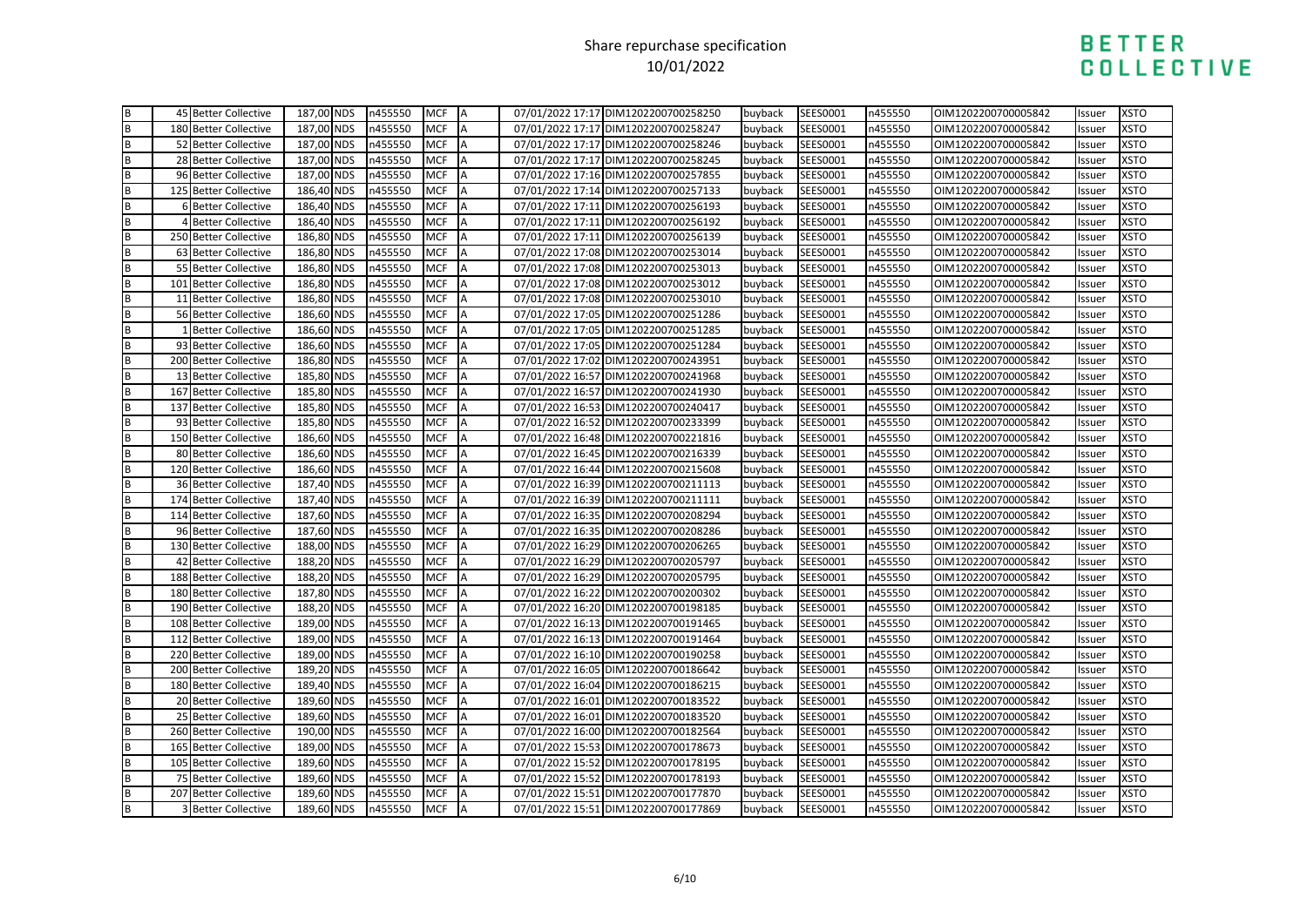|                  | 200 Better Collective | 189,80 NDS | n455550 | <b>MCF</b> | ΙA        | 07/01/2022 15:47 DIM1202200700176389 | buyback | SEES0001 | n455550 | OIM1202200700005842 | Issuer | <b>XSTO</b> |
|------------------|-----------------------|------------|---------|------------|-----------|--------------------------------------|---------|----------|---------|---------------------|--------|-------------|
| m a              | 62 Better Collective  | 188,60 NDS | n455550 | <b>MCF</b> | A         | 07/01/2022 15:37 DIM1202200700169267 | buyback | SEES0001 | n455550 | OIM1202200700005842 | Issuer | <b>XSTO</b> |
|                  | 108 Better Collective | 188,60 NDS | n455550 | <b>MCF</b> | <b>IA</b> | 07/01/2022 15:37 DIM1202200700169266 | buyback | SEES0001 | n455550 | OIM1202200700005842 | Issuer | <b>XSTO</b> |
| B<br>B<br>B      | 80 Better Collective  | 189,00 NDS | n455550 | <b>MCF</b> | A         | 07/01/2022 15:31 DIM1202200700163471 | buyback | SEES0001 | n455550 | OIM1202200700005842 | Issuer | <b>XSTO</b> |
|                  | 120 Better Collective | 189,00 NDS | n455550 | <b>MCF</b> | A         | 07/01/2022 15:31 DIM1202200700163470 | buyback | SEES0001 | n455550 | OIM1202200700005842 | Issuer | <b>XSTO</b> |
|                  | 200 Better Collective | 189,00 NDS | n455550 | <b>MCF</b> | A         | 07/01/2022 15:28 DIM1202200700161574 | buyback | SEES0001 | n455550 | OIM1202200700005842 | lssuer | <b>XSTO</b> |
| <b>B</b> B B B B | 15 Better Collective  | 188,60 NDS | n455550 | <b>MCF</b> | A         | 07/01/2022 15:20 DIM1202200700158179 | buyback | SEES0001 | n455550 | OIM1202200700005842 | Issuer | <b>XSTO</b> |
|                  | 125 Better Collective | 188,60 NDS | n455550 | <b>MCF</b> | A         | 07/01/2022 15:20 DIM1202200700158159 | buyback | SEES0001 | n455550 | OIM1202200700005842 | Issuer | <b>XSTO</b> |
|                  | 200 Better Collective | 189,20 NDS | n455550 | <b>MCF</b> | A         | 07/01/2022 15:16 DIM1202200700156125 | buyback | SEES0001 | n455550 | OIM1202200700005842 | Issuer | <b>XSTO</b> |
|                  | 160 Better Collective | 190,40 NDS | n455550 | <b>MCF</b> | A         | 07/01/2022 15:09 DIM1202200700153406 | buyback | SEES0001 | n455550 | OIM1202200700005842 | Issuer | <b>XSTO</b> |
|                  | 111 Better Collective | 190,00 NDS | n455550 | <b>MCF</b> | A         | 07/01/2022 14:59 DIM1202200700149036 | buyback | SEES0001 | n455550 | OIM1202200700005842 | Issuer | <b>XSTO</b> |
| m m m            | 89 Better Collective  | 190,00 NDS | n455550 | <b>MCF</b> | A         | 07/01/2022 14:57 DIM1202200700147782 | buyback | SEES0001 | n455550 | OIM1202200700005842 | Issuer | <b>XSTO</b> |
|                  | 48 Better Collective  | 190,40 NDS | n455550 | <b>MCF</b> |           | 07/01/2022 14:51 DIM1202200700146124 | buyback | SEES0001 | n455550 | OIM1202200700005842 | Issuer | <b>XSTO</b> |
|                  | 56 Better Collective  | 190,40 NDS | n455550 | <b>MCF</b> | A         | 07/01/2022 14:51 DIM1202200700146123 | buyback | SEES0001 | n455550 | OIM1202200700005842 | Issuer | <b>XSTO</b> |
| m m m m          | 86 Better Collective  | 190,40 NDS | n455550 | <b>MCF</b> | A         | 07/01/2022 14:51 DIM1202200700146122 | buyback | SEES0001 | n455550 | OIM1202200700005842 | Issuer | <b>XSTO</b> |
|                  | 140 Better Collective | 190,60 NDS | n455550 | <b>MCF</b> | A         | 07/01/2022 14:43 DIM1202200700143100 | buyback | SEES0001 | n455550 | OIM1202200700005842 | Issuer | <b>XSTO</b> |
|                  | 12 Better Collective  | 191,60 NDS | n455550 | <b>MCF</b> | ΙA        | 07/01/2022 14:36 DIM1202200700139646 | buyback | SEES0001 | n455550 | OIM1202200700005842 | Issuer | <b>XSTO</b> |
|                  | 101 Better Collective | 191,60 NDS | n455550 | <b>MCF</b> | A         | 07/01/2022 14:36 DIM1202200700139642 | buyback | SEES0001 | n455550 | OIM1202200700005842 | Issuer | <b>XSTO</b> |
| B                | 77 Better Collective  | 191,60 NDS | n455550 | <b>MCF</b> | ΙA        | 07/01/2022 14:36 DIM1202200700139640 | buyback | SEES0001 | n455550 | OIM1202200700005842 | Issuer | <b>XSTO</b> |
|                  | 113 Better Collective | 193,00 NDS | n455550 | <b>MCF</b> | <b>A</b>  | 07/01/2022 14:26 DIM1202200700135956 | buyback | SEES0001 | n455550 | OIM1202200700005842 | Issuer | <b>XSTO</b> |
|                  | 57 Better Collective  | 193,00 NDS | n455550 | <b>MCF</b> | A         | 07/01/2022 14:26 DIM1202200700135955 | buyback | SEES0001 | n455550 | OIM1202200700005842 | Issuer | <b>XSTO</b> |
|                  | 188 Better Collective | 193,00 NDS | n455550 | <b>MCF</b> | ΙA        | 07/01/2022 14:26 DIM1202200700135953 | buyback | SEES0001 | n455550 | OIM1202200700005842 | lssuer | <b>XSTO</b> |
|                  | 7 Better Collective   | 193,00 NDS | n455550 | <b>MCF</b> | <b>A</b>  | 07/01/2022 14:26 DIM1202200700135952 | buyback | SEES0001 | n455550 | OIM1202200700005842 | Issuer | <b>XSTO</b> |
|                  | 74 Better Collective  | 193,00 NDS | n455550 | <b>MCF</b> | A         | 07/01/2022 14:26 DIM1202200700135951 | buyback | SEES0001 | n455550 | OIM1202200700005842 | Issuer | <b>XSTO</b> |
|                  | 89 Better Collective  | 193,00 NDS | n455550 | <b>MCF</b> | A         | 07/01/2022 14:26 DIM1202200700135950 | buyback | SEES0001 | n455550 | OIM1202200700005842 | Issuer | <b>XSTO</b> |
|                  | 30 Better Collective  | 192,40 NDS | n455550 | <b>MCF</b> | A         | 07/01/2022 14:20 DIM1202200700134910 | buyback | SEES0001 | n455550 | OIM1202200700005842 | Issuer | <b>XSTO</b> |
|                  | 160 Better Collective | 192,40 NDS | n455550 | <b>MCF</b> | A         | 07/01/2022 14:20 DIM1202200700134906 | buyback | SEES0001 | n455550 | OIM1202200700005842 | Issuer | <b>XSTO</b> |
|                  | 143 Better Collective | 192,40 NDS | n455550 | <b>MCF</b> | A         | 07/01/2022 14:10 DIM1202200700132618 | buyback | SEES0001 | n455550 | OIM1202200700005842 | Issuer | <b>XSTO</b> |
|                  | 47 Better Collective  | 192,40 NDS | n455550 | <b>MCF</b> |           | 07/01/2022 14:10 DIM1202200700132614 | buyback | SEES0001 | n455550 | OIM1202200700005842 | Issuer | <b>XSTO</b> |
|                  | 2 Better Collective   | 191,80 NDS | n455550 | <b>MCF</b> | A         | 07/01/2022 14:06 DIM1202200700131887 | buyback | SEES0001 | n455550 | OIM1202200700005842 | Issuer | <b>XSTO</b> |
|                  | 34 Better Collective  | 192,40 NDS | n455550 | <b>MCF</b> | A         | 07/01/2022 14:02 DIM1202200700129915 | buyback | SEES0001 | n455550 | OIM1202200700005842 | Issuer | <b>XSTO</b> |
|                  | 116 Better Collective | 192,40 NDS | n455550 | <b>MCF</b> | <b>A</b>  | 07/01/2022 14:02 DIM1202200700129914 | buyback | SEES0001 | n455550 | OIM1202200700005842 | Issuer | <b>XSTO</b> |
|                  | 72 Better Collective  | 192,00 NDS | n455550 | <b>MCF</b> | A         | 07/01/2022 13:40 DIM1202200700124447 | buyback | SEES0001 | n455550 | OIM1202200700005842 | Issuer | <b>XSTO</b> |
|                  | 54 Better Collective  | 192,00 NDS | n455550 | <b>MCF</b> | A         | 07/01/2022 13:40 DIM1202200700124446 | buyback | SEES0001 | n455550 | OIM1202200700005842 | Issuer | <b>XSTO</b> |
|                  | 14 Better Collective  | 192,00 NDS | n455550 | <b>MCF</b> | A         | 07/01/2022 13:40 DIM1202200700124445 | buyback | SEES0001 | n455550 | OIM1202200700005842 | Issuer | <b>XSTO</b> |
|                  | 36 Better Collective  | 192,20 NDS | n455550 | <b>MCF</b> | A         | 07/01/2022 13:40 DIM1202200700124435 | buyback | SEES0001 | n455550 | OIM1202200700005842 | Issuer | <b>XSTO</b> |
|                  | 57 Better Collective  | 192,20 NDS | n455550 | <b>MCF</b> | A         | 07/01/2022 13:40 DIM1202200700124434 | buyback | SEES0001 | n455550 | OIM1202200700005842 | Issuer | <b>XSTO</b> |
|                  | 20 Better Collective  | 192,80 NDS | n455550 | <b>MCF</b> | A         | 07/01/2022 13:37 DIM1202200700121198 | buyback | SEES0001 | n455550 | OIM1202200700005842 | Issuer | <b>XSTO</b> |
|                  | 200 Better Collective | 192,80 NDS | n455550 | <b>MCF</b> | A         | 07/01/2022 13:37 DIM1202200700121197 | buyback | SEES0001 | n455550 | OIM1202200700005842 | Issuer | <b>XSTO</b> |
|                  | 100 Better Collective | 192,80 NDS | n455550 | <b>MCF</b> | A         | 07/01/2022 13:29 DIM1202200700117796 | buyback | SEES0001 | n455550 | OIM1202200700005842 | Issuer | <b>XSTO</b> |
|                  | 17 Better Collective  | 192,20 NDS | n455550 | <b>MCF</b> | A         | 07/01/2022 13:27 DIM1202200700117361 | buyback | SEES0001 | n455550 | OIM1202200700005842 | Issuer | <b>XSTO</b> |
|                  | 29 Better Collective  | 192,60 NDS | n455550 | <b>MCF</b> | A         | 07/01/2022 13:21 DIM1202200700116326 | buyback | SEES0001 | n455550 | OIM1202200700005842 | Issuer | <b>XSTO</b> |
|                  | 111 Better Collective | 192,60 NDS | n455550 | <b>MCF</b> | A         | 07/01/2022 13:21 DIM1202200700116325 | buyback | SEES0001 | n455550 | OIM1202200700005842 | Issuer | <b>XSTO</b> |
|                  | 88 Better Collective  | 192,00 NDS | n455550 | <b>MCF</b> | A         | 07/01/2022 12:59 DIM1202200700111228 | buyback | SEES0001 | n455550 | OIM1202200700005842 | Issuer | <b>XSTO</b> |
|                  | 6 Better Collective   | 192,20 NDS | n455550 | <b>MCF</b> | A         | 07/01/2022 12:51 DIM1202200700108853 | buyback | SEES0001 | n455550 | OIM1202200700005842 | Issuer | <b>XSTO</b> |
|                  | 120 Better Collective | 192,20 NDS | n455550 | <b>MCF</b> | IA        | 07/01/2022 12:51 DIM1202200700108850 | buyback | SEES0001 | n455550 | OIM1202200700005842 | Issuer | <b>XSTO</b> |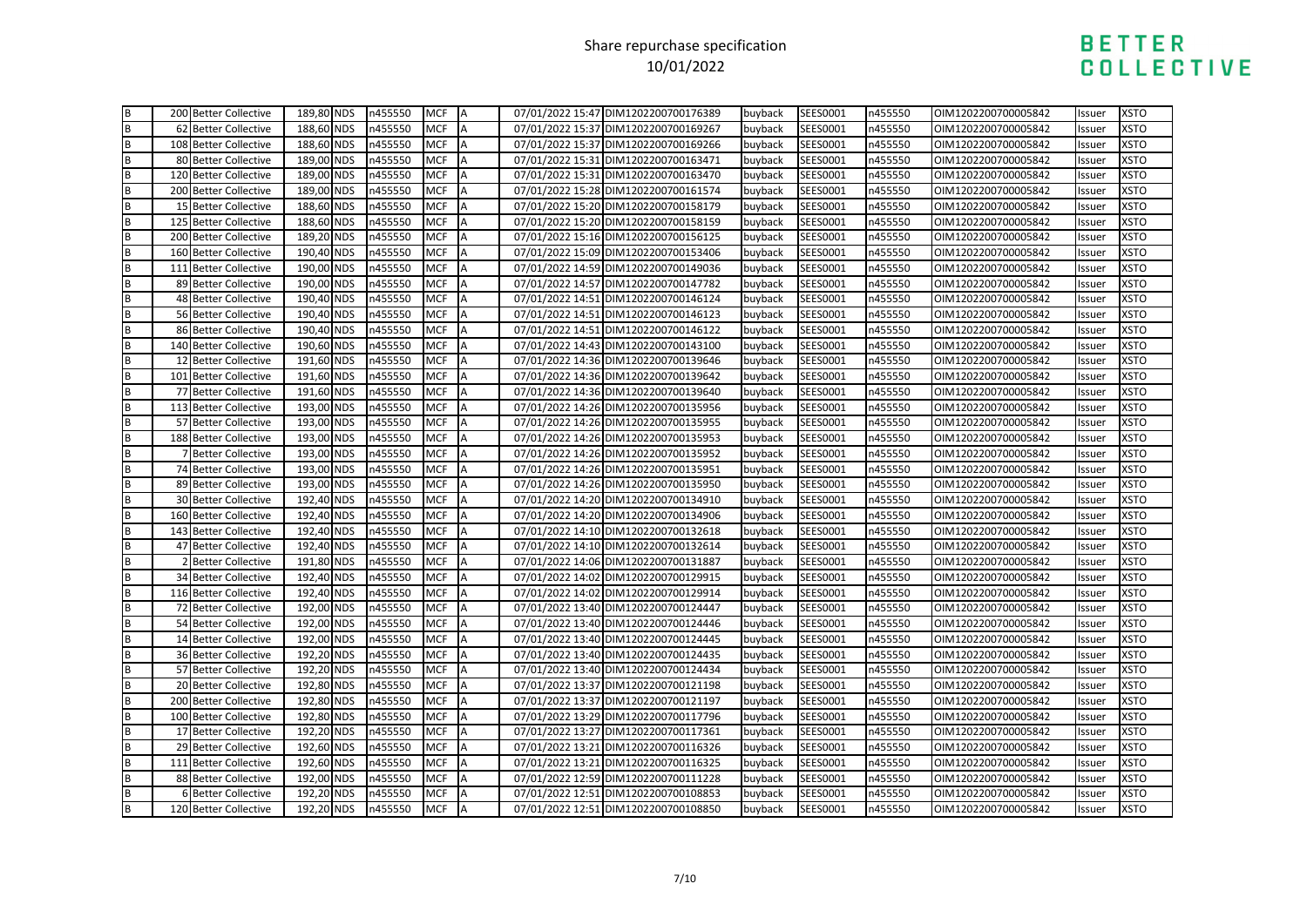|                                      | 62 Better Collective  | 192,60 NDS | n455550 | <b>MCF</b> | IA        | 07/01/2022 12:34 DIM1202200700104812 | buyback | SEES0001 | n455550 | OIM1202200700005842 | Issuer | <b>XSTO</b> |
|--------------------------------------|-----------------------|------------|---------|------------|-----------|--------------------------------------|---------|----------|---------|---------------------|--------|-------------|
| m m                                  | 108 Better Collective | 192,60 NDS | n455550 | <b>MCF</b> | A         | 07/01/2022 12:34 DIM1202200700104811 | buyback | SEES0001 | n455550 | OIM1202200700005842 | Issuer | <b>XSTO</b> |
|                                      | 18 Better Collective  | 193,40 NDS | n455550 | <b>MCF</b> | <b>IA</b> | 07/01/2022 12:29 DIM1202200700103643 | buyback | SEES0001 | n455550 | OIM1202200700005842 | Issuer | <b>XSTO</b> |
| <b>a</b>   a   a   a   a   a   a   a | 172 Better Collective | 193,40 NDS | n455550 | <b>MCF</b> | A         | 07/01/2022 12:29 DIM1202200700103642 | buyback | SEES0001 | n455550 | OIM1202200700005842 | Issuer | <b>XSTO</b> |
|                                      | 12 Better Collective  | 193,40 NDS | n455550 | <b>MCF</b> | A         | 07/01/2022 12:26 DIM1202200700103046 | buyback | SEES0001 | n455550 | OIM1202200700005842 | Issuer | <b>XSTO</b> |
|                                      | 160 Better Collective | 193,40 NDS | n455550 | <b>MCF</b> | A         | 07/01/2022 12:26 DIM1202200700103045 | buyback | SEES0001 | n455550 | OIM1202200700005842 | lssuer | <b>XSTO</b> |
|                                      | 8 Better Collective   | 193,40 NDS | n455550 | <b>MCF</b> | A         | 07/01/2022 12:26 DIM1202200700103035 | buyback | SEES0001 | n455550 | OIM1202200700005842 | Issuer | <b>XSTO</b> |
|                                      | 90 Better Collective  | 193,60 NDS | n455550 | <b>MCF</b> | A         | 07/01/2022 12:23 DIM1202200700101976 | buyback | SEES0001 | n455550 | OIM1202200700005842 | Issuer | <b>XSTO</b> |
|                                      | 75 Better Collective  | 193,60 NDS | n455550 | <b>MCF</b> | A         | 07/01/2022 12:23 DIM1202200700101975 | buyback | SEES0001 | n455550 | OIM1202200700005842 | Issuer | <b>XSTO</b> |
|                                      | 5 Better Collective   | 193,60 NDS | n455550 | <b>MCF</b> | A         | 07/01/2022 12:23 DIM1202200700101974 | buyback | SEES0001 | n455550 | OIM1202200700005842 | Issuer | <b>XSTO</b> |
|                                      | 200 Better Collective | 193,80 NDS | n455550 | <b>MCF</b> | A         | 07/01/2022 12:21 DIM1202200700101541 | buyback | SEES0001 | n455550 | OIM1202200700005842 | Issuer | <b>XSTO</b> |
| m   m   m                            | 39 Better Collective  | 193,60 NDS | n455550 | <b>MCF</b> | A         | 07/01/2022 12:16 DIM1202200700100292 | buyback | SEES0001 | n455550 | OIM1202200700005842 | Issuer | <b>XSTO</b> |
|                                      | 77 Better Collective  | 193,60 NDS | n455550 | <b>MCF</b> |           | 07/01/2022 12:16 DIM1202200700100291 | buyback | SEES0001 | n455550 | OIM1202200700005842 | Issuer | <b>XSTO</b> |
|                                      | 104 Better Collective | 193,60 NDS | n455550 | <b>MCF</b> | A         | 07/01/2022 12:16 DIM1202200700100290 | buyback | SEES0001 | n455550 | OIM1202200700005842 | Issuer | <b>XSTO</b> |
|                                      | 68 Better Collective  | 193,60 NDS | n455550 | <b>MCF</b> | A         | 07/01/2022 12:14 DIM1202200700099754 | buyback | SEES0001 | n455550 | OIM1202200700005842 | Issuer | <b>XSTO</b> |
| m m m m                              | 162 Better Collective | 193,60 NDS | n455550 | <b>MCF</b> | A         | 07/01/2022 12:14 DIM1202200700099753 | buyback | SEES0001 | n455550 | OIM1202200700005842 | Issuer | <b>XSTO</b> |
|                                      | 190 Better Collective | 193,60 NDS | n455550 | <b>MCF</b> | ΙA        | 07/01/2022 12:01 DIM1202200700096510 | buyback | SEES0001 | n455550 | OIM1202200700005842 | Issuer | <b>XSTO</b> |
|                                      | 160 Better Collective | 194,20 NDS | n455550 | <b>MCF</b> | A         | 07/01/2022 11:54 DIM1202200700094378 | buyback | SEES0001 | n455550 | OIM1202200700005842 | Issuer | <b>XSTO</b> |
| B                                    | 48 Better Collective  | 194,20 NDS | n455550 | <b>MCF</b> | A         | 07/01/2022 11:54 DIM1202200700094377 | buyback | SEES0001 | n455550 | OIM1202200700005842 | Issuer | <b>XSTO</b> |
|                                      | 100 Better Collective | 194,20 NDS | n455550 | <b>MCF</b> | <b>A</b>  | 07/01/2022 11:54 DIM1202200700094376 | buyback | SEES0001 | n455550 | OIM1202200700005842 | Issuer | <b>XSTO</b> |
|                                      | 22 Better Collective  | 194,20 NDS | n455550 | <b>MCF</b> | A         | 07/01/2022 11:53 DIM1202200700093796 | buyback | SEES0001 | n455550 | OIM1202200700005842 | Issuer | <b>XSTO</b> |
|                                      | 200 Better Collective | 194,60 NDS | n455550 | <b>MCF</b> | ΙA        | 07/01/2022 11:47 DIM1202200700089613 | buyback | SEES0001 | n455550 | OIM1202200700005842 | lssuer | <b>XSTO</b> |
|                                      | 290 Better Collective | 194,60 NDS | n455550 | <b>MCF</b> | <b>A</b>  | 07/01/2022 11:37 DIM1202200700086316 | buyback | SEES0001 | n455550 | OIM1202200700005842 | Issuer | <b>XSTO</b> |
|                                      | 10 Better Collective  | 195,20 NDS | n455550 | <b>MCF</b> | A         | 07/01/2022 11:36 DIM1202200700085778 | buyback | SEES0001 | n455550 | OIM1202200700005842 | Issuer | <b>XSTO</b> |
|                                      | 300 Better Collective | 195,20 NDS | n455550 | <b>MCF</b> | A         | 07/01/2022 11:36 DIM1202200700085777 | buyback | SEES0001 | n455550 | OIM1202200700005842 | Issuer | <b>XSTO</b> |
|                                      | 20 Better Collective  | 194,40 NDS | n455550 | <b>MCF</b> | A         | 07/01/2022 11:31 DIM1202200700083936 | buyback | SEES0001 | n455550 | OIM1202200700005842 | Issuer | <b>XSTO</b> |
|                                      | 160 Better Collective | 194,40 NDS | n455550 | <b>MCF</b> | A         | 07/01/2022 11:31 DIM1202200700083935 | buyback | SEES0001 | n455550 | OIM1202200700005842 | Issuer | <b>XSTO</b> |
|                                      | 108 Better Collective | 194,20 NDS | n455550 | <b>MCF</b> | A         | 07/01/2022 11:22 DIM1202200700081285 | buyback | SEES0001 | n455550 | OIM1202200700005842 | Issuer | <b>XSTO</b> |
|                                      | 52 Better Collective  | 194,20 NDS | n455550 | <b>MCF</b> |           | 07/01/2022 11:22 DIM1202200700081283 | buyback | SEES0001 | n455550 | OIM1202200700005842 | Issuer | <b>XSTO</b> |
|                                      | 120 Better Collective | 194,20 NDS | n455550 | <b>MCF</b> | A         | 07/01/2022 11:22 DIM1202200700081282 | buyback | SEES0001 | n455550 | OIM1202200700005842 | Issuer | <b>XSTO</b> |
|                                      | 31 Better Collective  | 194,20 NDS | n455550 | <b>MCF</b> | A         | 07/01/2022 11:13 DIM1202200700078505 | buyback | SEES0001 | n455550 | OIM1202200700005842 | Issuer | <b>XSTO</b> |
|                                      | 154 Better Collective | 194,20 NDS | n455550 | <b>MCF</b> | <b>A</b>  | 07/01/2022 11:13 DIM1202200700078504 | buyback | SEES0001 | n455550 | OIM1202200700005842 | Issuer | <b>XSTO</b> |
|                                      | 15 Better Collective  | 194,20 NDS | n455550 | <b>MCF</b> | A         | 07/01/2022 11:13 DIM1202200700078503 | buyback | SEES0001 | n455550 | OIM1202200700005842 | Issuer | <b>XSTO</b> |
|                                      | 36 Better Collective  | 194,20 NDS | n455550 | <b>MCF</b> | A         | 07/01/2022 11:13 DIM1202200700078502 | buyback | SEES0001 | n455550 | OIM1202200700005842 | Issuer | <b>XSTO</b> |
|                                      | 68 Better Collective  | 194,20 NDS | n455550 | <b>MCF</b> | A         | 07/01/2022 11:13 DIM1202200700078501 | buyback | SEES0001 | n455550 | OIM1202200700005842 | Issuer | <b>XSTO</b> |
|                                      | 96 Better Collective  | 194,20 NDS | n455550 | <b>MCF</b> | A         | 07/01/2022 11:13 DIM1202200700078500 | buyback | SEES0001 | n455550 | OIM1202200700005842 | Issuer | <b>XSTO</b> |
|                                      | 47 Better Collective  | 194,20 NDS | n455550 | <b>MCF</b> | A         | 07/01/2022 11:13 DIM1202200700078424 | buyback | SEES0001 | n455550 | OIM1202200700005842 | Issuer | <b>XSTO</b> |
|                                      | 100 Better Collective | 194,20 NDS | n455550 | <b>MCF</b> | A         | 07/01/2022 11:13 DIM1202200700078423 | buyback | SEES0001 | n455550 | OIM1202200700005842 | Issuer | <b>XSTO</b> |
| m m m m                              | 33 Better Collective  | 194,20 NDS | n455550 | <b>MCF</b> | A         | 07/01/2022 11:13 DIM1202200700078422 | buyback | SEES0001 | n455550 | OIM1202200700005842 | Issuer | <b>XSTO</b> |
|                                      | 180 Better Collective | 193,60 NDS | n455550 | <b>MCF</b> | A         | 07/01/2022 11:01 DIM1202200700074671 | buyback | SEES0001 | n455550 | OIM1202200700005842 | Issuer | <b>XSTO</b> |
|                                      | 220 Better Collective | 193,80 NDS | n455550 | <b>MCF</b> | A         | 07/01/2022 10:53 DIM1202200700069575 | buyback | SEES0001 | n455550 | OIM1202200700005842 | Issuer | <b>XSTO</b> |
|                                      | 105 Better Collective | 193,80 NDS | n455550 | <b>MCF</b> | A         | 07/01/2022 10:50 DIM1202200700068787 | buyback | SEES0001 | n455550 | OIM1202200700005842 | Issuer | <b>XSTO</b> |
| <b>∞ ∞ ∞ ∞</b>                       | 55 Better Collective  | 193,80 NDS | n455550 | <b>MCF</b> | A         | 07/01/2022 10:50 DIM1202200700068786 | buyback | SEES0001 | n455550 | OIM1202200700005842 | Issuer | <b>XSTO</b> |
|                                      | 19 Better Collective  | 193,80 NDS | n455550 | <b>MCF</b> | A         | 07/01/2022 10:44 DIM1202200700067054 | buyback | SEES0001 | n455550 | OIM1202200700005842 | Issuer | <b>XSTO</b> |
|                                      | 44 Better Collective  | 193,80 NDS | n455550 | <b>MCF</b> | A         | 07/01/2022 10:44 DIM1202200700067053 | buyback | SEES0001 | n455550 | OIM1202200700005842 | Issuer | <b>XSTO</b> |
|                                      | 150 Better Collective | 193,80 NDS | n455550 | <b>MCF</b> | IA        | 07/01/2022 10:44 DIM1202200700067052 | buyback | SEES0001 | n455550 | OIM1202200700005842 | Issuer | <b>XSTO</b> |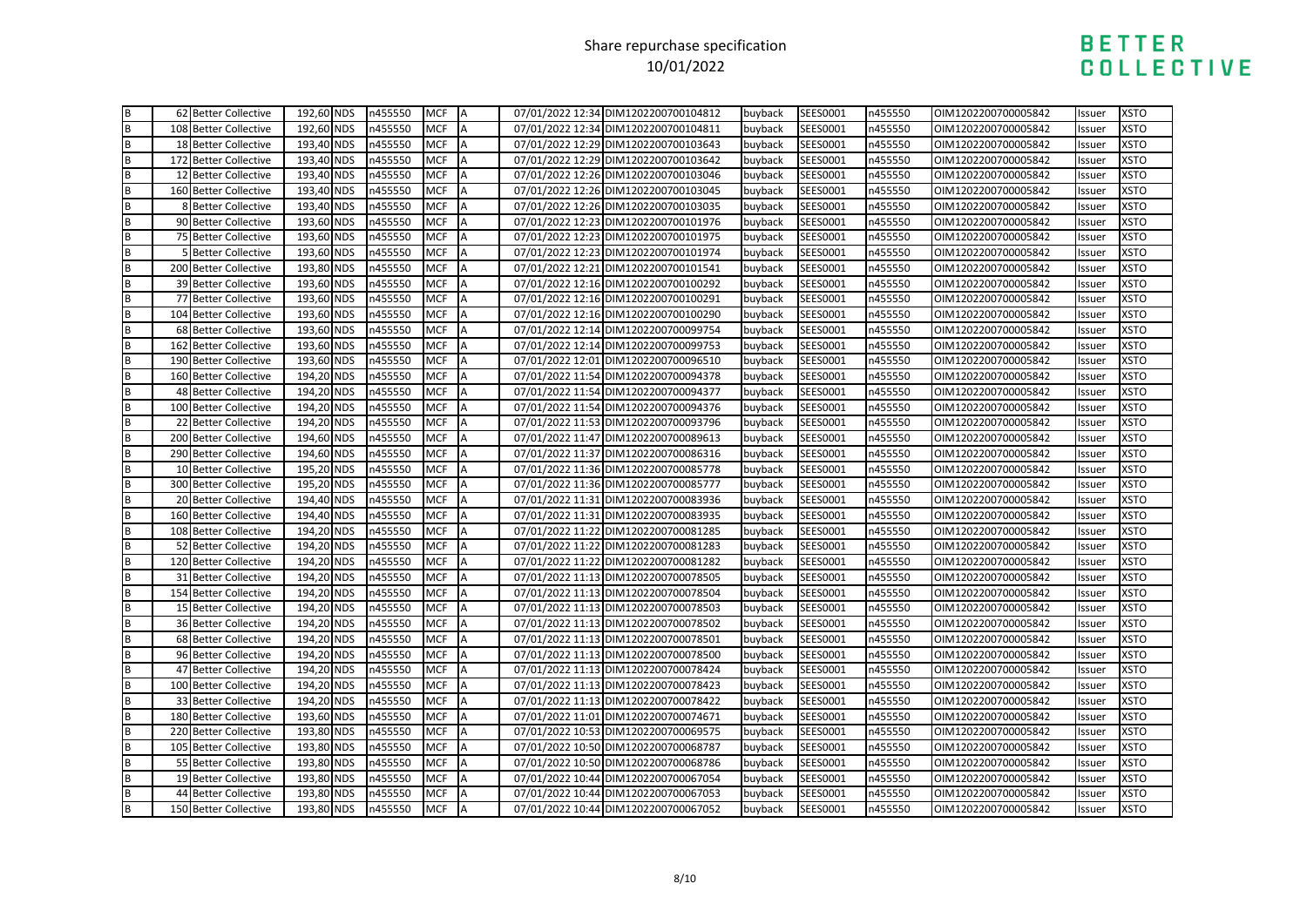| B<br>B        | 27 Better Collective       | 193,80 NDS | n455550 | <b>MCF</b> | <b>JA</b> | 07/01/2022 10:44 DIM1202200700067051 | buyback | SEES0001 | n455550 | OIM1202200700005842 | Issuer | <b>XSTO</b> |
|---------------|----------------------------|------------|---------|------------|-----------|--------------------------------------|---------|----------|---------|---------------------|--------|-------------|
|               | 12 Better Collective       | 193,80 NDS | n455550 | <b>MCF</b> | A         | 07/01/2022 10:40 DIM1202200700066361 | buyback | SEES0001 | n455550 | OIM1202200700005842 | Issuer | <b>XSTO</b> |
|               | 158 Better Collective      | 193,80 NDS | n455550 | <b>MCF</b> | A         | 07/01/2022 10:40 DIM1202200700066360 | buyback | SEES0001 | n455550 | OIM1202200700005842 | Issuer | <b>XSTO</b> |
| ∞∣∞∣∞         | 50 Better Collective       | 193,80 NDS | n455550 | <b>MCF</b> | A         | 07/01/2022 10:40 DIM1202200700066259 | buyback | SEES0001 | n455550 | OIM1202200700005842 | Issuer | <b>XSTO</b> |
|               | 29 Better Collective       | 194,40 NDS | n455550 | <b>MCF</b> | A         | 07/01/2022 10:37 DIM1202200700065277 | buyback | SEES0001 | n455550 | OIM1202200700005842 | Issuer | <b>XSTO</b> |
|               | 161 Better Collective      | 194,40 NDS | n455550 | <b>MCF</b> | A         | 07/01/2022 10:37 DIM1202200700065276 | buyback | SEES0001 | n455550 | OIM1202200700005842 | Issuer | <b>XSTO</b> |
| B             | 230 Better Collective      | 194,60 NDS | n455550 | <b>MCF</b> | A         | 07/01/2022 10:37 DIM1202200700065230 | buyback | SEES0001 | n455550 | OIM1202200700005842 | Issuer | <b>XSTO</b> |
| ᅃᆱᇛ           | 105 Better Collective      | 194,60 NDS | n455550 | <b>MCF</b> | <b>A</b>  | 07/01/2022 10:30 DIM1202200700059895 | buyback | SEES0001 | n455550 | OIM1202200700005842 | Issuer | <b>XSTO</b> |
|               | 125 Better Collective      | 194,60 NDS | n455550 | <b>MCF</b> | A         | 07/01/2022 10:30 DIM1202200700059894 | buyback | SEES0001 | n455550 | OIM1202200700005842 | Issuer | <b>XSTO</b> |
|               | 190 Better Collective      | 194,40 NDS | n455550 | <b>MCF</b> | A         | 07/01/2022 10:22 DIM1202200700056183 | buyback | SEES0001 | n455550 | OIM1202200700005842 | Issuer | <b>XSTO</b> |
| m m m m       | 4 Better Collective        | 194,40 NDS | n455550 | <b>MCF</b> | IΑ        | 07/01/2022 10:16 DIM1202200700053945 | buyback | SEES0001 | n455550 | OIM1202200700005842 | Issuer | <b>XSTO</b> |
|               | 54 Better Collective       | 194,40 NDS | n455550 | <b>MCF</b> | A         | 07/01/2022 10:16 DIM1202200700053944 | buyback | SEES0001 | n455550 | OIM1202200700005842 | Issuer | <b>XSTO</b> |
|               | 75 Better Collective       | 194,40 NDS | n455550 | <b>MCF</b> | A         | 07/01/2022 10:16 DIM1202200700053943 | buyback | SEES0001 | n455550 | OIM1202200700005842 | Issuer | <b>XSTO</b> |
|               | 107 Better Collective      | 194,40 NDS | n455550 | <b>MCF</b> | A         | 07/01/2022 10:16 DIM1202200700053942 | buyback | SEES0001 | n455550 | OIM1202200700005842 | Issuer | <b>XSTO</b> |
|               | 175 Better Collective      | 195,00 NDS | n455550 | <b>MCF</b> | A         | 07/01/2022 10:15 DIM1202200700052903 | buyback | SEES0001 | n455550 | OIM1202200700005842 | Issuer | <b>XSTO</b> |
|               | 5 Better Collective        | 195,00 NDS | n455550 | <b>MCF</b> | A         | 07/01/2022 10:15 DIM1202200700052902 | buyback | SEES0001 | n455550 | OIM1202200700005842 | Issuer | <b>XSTO</b> |
| m m m m       | 80 Better Collective       | 195,00 NDS | n455550 | <b>MCF</b> | A         | 07/01/2022 10:15 DIM1202200700052901 | buyback | SEES0001 | n455550 | OIM1202200700005842 | Issuer | <b>XSTO</b> |
|               | 220 Better Collective      | 195,00 NDS | n455550 | <b>MCF</b> | A         | 07/01/2022 10:15 DIM1202200700052670 | buyback | SEES0001 | n455550 | OIM1202200700005842 | Issuer | <b>XSTO</b> |
|               | 95 Better Collective       | 194,60 NDS | n455550 | <b>MCF</b> | A         | 07/01/2022 10:12 DIM1202200700051696 | buyback | SEES0001 | n455550 | OIM1202200700005842 | Issuer | <b>XSTO</b> |
| m m m m       | 125 Better Collective      | 194,60 NDS | n455550 | <b>MCF</b> | A         | 07/01/2022 10:12 DIM1202200700051695 | buyback | SEES0001 | n455550 | OIM1202200700005842 | Issuer | <b>XSTO</b> |
|               | 30 Better Collective       | 193,60 NDS | n455550 | <b>MCF</b> | A         | 07/01/2022 10:06 DIM1202200700048866 | buyback | SEES0001 | n455550 | OIM1202200700005842 | Issuer | <b>XSTO</b> |
|               | 119 Better Collective      | 194,00 NDS | n455550 | <b>MCF</b> | A         | 07/01/2022 10:05 DIM1202200700048293 | buyback | SEES0001 | n455550 | OIM1202200700005842 | Issuer | <b>XSTO</b> |
|               | 18 Better Collective       | 194,00 NDS | n455550 | <b>MCF</b> | A         | 07/01/2022 10:05 DIM1202200700048292 | buyback | SEES0001 | n455550 | OIM1202200700005842 | Issuer | <b>XSTO</b> |
| m   m   m   m | 33 Better Collective       | 194,00 NDS | n455550 | <b>MCF</b> | <b>A</b>  | 07/01/2022 10:04 DIM1202200700048126 | buyback | SEES0001 | n455550 | OIM1202200700005842 | Issuer | <b>XSTO</b> |
|               | 13 Better Collective       | 194,00 NDS | n455550 | <b>MCF</b> | IA        | 07/01/2022 10:04 DIM1202200700048125 | buyback | SEES0001 | n455550 | OIM1202200700005842 | Issuer | <b>XSTO</b> |
|               | 47 Better Collective       | 194,00 NDS | n455550 | <b>MCF</b> | A         | 07/01/2022 10:04 DIM1202200700047961 | buyback | SEES0001 | n455550 | OIM1202200700005842 | Issuer | <b>XSTO</b> |
|               | 37 Better Collective       | 193,40 NDS | n455550 | <b>MCF</b> | A         | 07/01/2022 09:59 DIM1202200700045893 | buyback | SEES0001 | n455550 | OIM1202200700005842 | Issuer | <b>XSTO</b> |
| m m m m       | 163 Better Collective      | 193,40 NDS | n455550 | <b>MCF</b> | A         | 07/01/2022 09:59 DIM1202200700045892 | buyback | SEES0001 | n455550 | OIM1202200700005842 | Issuer | <b>XSTO</b> |
|               | 190 Better Collective      | 193,40 NDS | n455550 | <b>MCF</b> | A         | 07/01/2022 09:55 DIM1202200700044382 | buyback | SEES0001 | n455550 | OIM1202200700005842 | Issuer | <b>XSTO</b> |
|               | 169 Better Collective      | 194,00 NDS | n455550 | <b>MCF</b> | A         | 07/01/2022 09:54 DIM1202200700043883 | buyback | SEES0001 | n455550 | OIM1202200700005842 | Issuer | <b>XSTO</b> |
|               | 21 Better Collective       | 194,00 NDS | n455550 | <b>MCF</b> | A         | 07/01/2022 09:54 DIM1202200700043882 | buyback | SEES0001 | n455550 | OIM1202200700005842 | Issuer | <b>XSTO</b> |
|               | 40 Better Collective       | 193,40 NDS | n455550 | <b>MCF</b> | A         | 07/01/2022 09:49 DIM1202200700041581 | buyback | SEES0001 | n455550 | OIM1202200700005842 | Issuer | <b>XSTO</b> |
| B<br>B<br>B   | 15 Better Collective       | 193,40 NDS | n455550 | <b>MCF</b> | A         | 07/01/2022 09:48 DIM1202200700041326 | buyback | SEES0001 | n455550 | OIM1202200700005842 | Issuer | <b>XSTO</b> |
| m   m         | 192 Better Collective      | 193,40 NDS | n455550 | <b>MCF</b> | A         | 07/01/2022 09:48 DIM1202200700041308 | buyback | SEES0001 | n455550 | OIM1202200700005842 | Issuer | <b>XSTO</b> |
|               | 13 Better Collective       | 193,40 NDS | n455550 | <b>MCF</b> | A         | 07/01/2022 09:44 DIM1202200700039433 | buyback | SEES0001 | n455550 | OIM1202200700005842 | Issuer | <b>XSTO</b> |
| m   m         | 16 Better Collective       | 193,40 NDS | n455550 | <b>MCF</b> | A         | 07/01/2022 09:42 DIM1202200700038239 | buyback | SEES0001 | n455550 | OIM1202200700005842 | Issuer | <b>XSTO</b> |
|               | 184 Better Collective      | 193,40 NDS | n455550 | <b>MCF</b> | A         | 07/01/2022 09:42 DIM1202200700038238 | buyback | SEES0001 | n455550 | OIM1202200700005842 | Issuer | <b>XSTO</b> |
| B             | 139 Better Collective      | 193,40 NDS | n455550 | <b>MCF</b> | A         | 07/01/2022 09:38 DIM1202200700036296 | buyback | SEES0001 | n455550 | OIM1202200700005842 | Issuer | <b>XSTO</b> |
|               | 38 Better Collective       | 193,40 NDS | n455550 | <b>MCF</b> | A         | 07/01/2022 09:38 DIM1202200700036295 | buyback | SEES0001 | n455550 | OIM1202200700005842 | Issuer | <b>XSTO</b> |
| ∞∣∞∣∞∣∞       | 13 Better Collective       | 193,40 NDS | n455550 | <b>MCF</b> | A         | 07/01/2022 09:38 DIM1202200700036294 | buyback | SEES0001 | n455550 | OIM1202200700005842 | Issuer | <b>XSTO</b> |
|               | 56 Better Collective       | 193,40 NDS | n455550 | <b>MCF</b> | A         | 07/01/2022 09:35 DIM1202200700033642 | buyback | SEES0001 | n455550 | OIM1202200700005842 | Issuer | <b>XSTO</b> |
|               | 104 Better Collective      | 193,40 NDS | n455550 | <b>MCF</b> | A         | 07/01/2022 09:35 DIM1202200700033641 | buyback | SEES0001 | n455550 | OIM1202200700005842 | Issuer | <b>XSTO</b> |
|               | 84 Better Collective       | 193,40 NDS | n455550 | <b>MCF</b> | A         | 07/01/2022 09:35 DIM1202200700033639 | buyback | SEES0001 | n455550 | OIM1202200700005842 | Issuer | <b>XSTO</b> |
|               | 106 Better Collective      | 193,40 NDS | n455550 | <b>MCF</b> | A         | 07/01/2022 09:33 DIM1202200700032046 | buyback | SEES0001 | n455550 | OIM1202200700005842 | Issuer | <b>XSTO</b> |
|               | <b>3 Better Collective</b> | 194,00 NDS | n455550 | <b>MCF</b> | A         | 07/01/2022 09:29 DIM1202200700028361 | buyback | SEES0001 | n455550 | OIM1202200700005842 | Issuer | <b>XSTO</b> |
| <b>□□□□</b>   | 50 Better Collective       | 194,00 NDS | n455550 | <b>MCF</b> | <b>IA</b> | 07/01/2022 09:29 DIM1202200700028360 | buyback | SEES0001 | n455550 | OIM1202200700005842 | Issuer | <b>XSTO</b> |